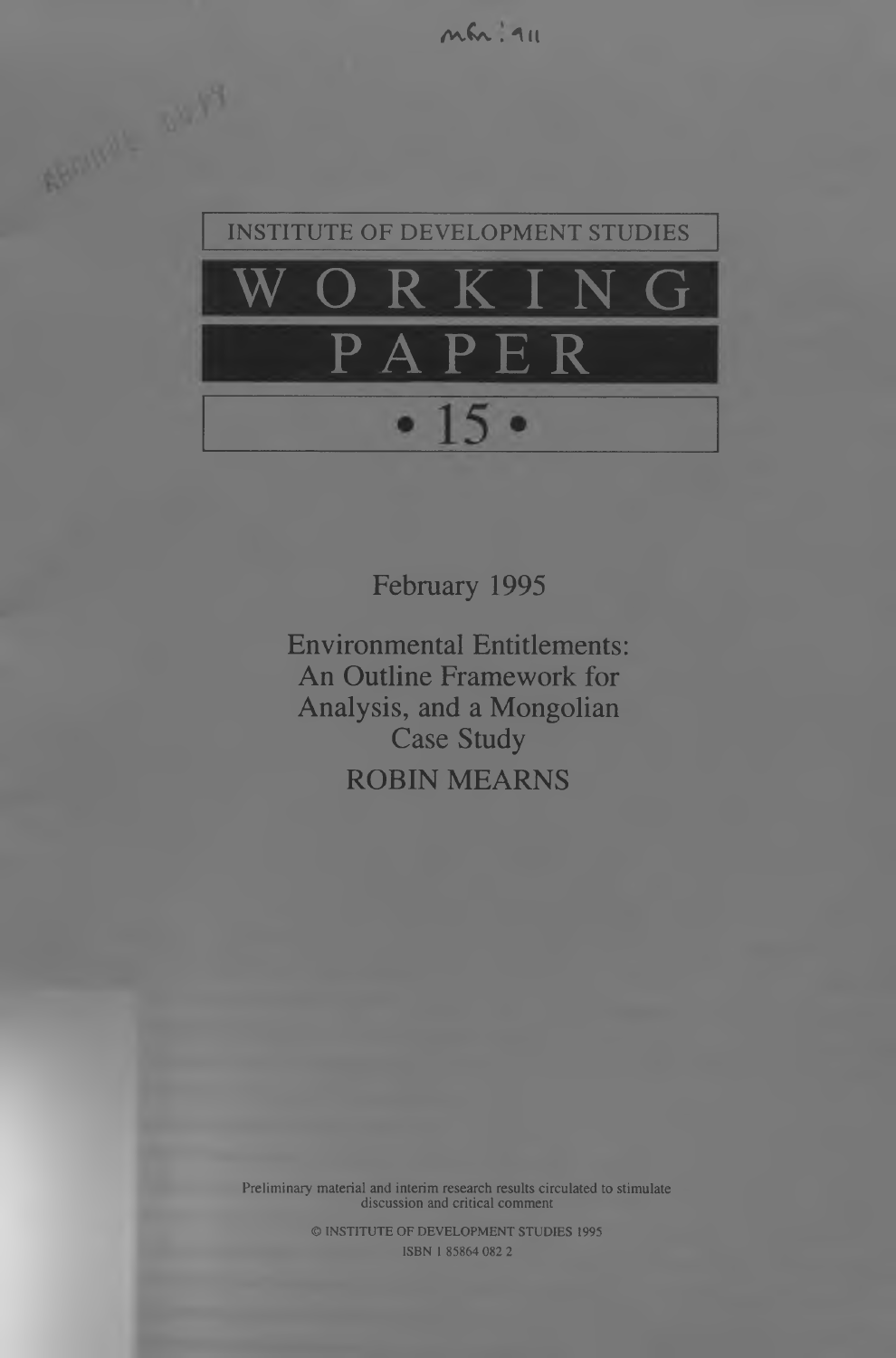# **Environmental entitlements an outline framework for analysis, and a Mongolian case study**

*Robin Mearns*

#### **Abstract**

*The uses and management of renewable natural resources (RNRs), and their consequences for sustainability, are mediated in intended and unintended ways by institutional arrangements. This paper highlights some pitfalls in the existing literature on povertyenvironment linkages in developing countries, and offers an alternative analytical approach based on the notion of 'environmental entitlements'. This more socially articulated approach examines the determinants of effective legitimate command over RNRs, including the rules* and institutions that control access, according to the distinctive positions of particular groups of people. The approach is illustrated with reference to the case of pastoral *ecosystems under economic transition in Mongolia, and specifically to the community-based management of common grazing land. Three key themes are drawn out, which are of relevance for the management of RNRs in other developing economies undergoing structural reform: (a) the problem of 'institutional scarcity' in the face of new transaction costs; (b)* the distinction between the roles of governance and government in RNR management; and *(c) the importance of locally evolved, community-based institutions in managing environments at disequilibrium.*

**Key words :** — entitlements analysis — institutions — environment and poverty — marginal **environm ents — political ecology — non-equilibrium ecology — governance — transitional econom ies — collective action — transaction costs**

### **Introduction**

Sustainable development theory is rather weak on the institutional dimensions of natural resource management. The 'theory' attempts to span a wide ideological and philosophical gulf between preservationist or 'ecocentric' and managerialist or 'technocentric' positions with regard to the relations between society and environment (Pepper 1984; O'Riordan 1988; Redclift and Benton 1994). However, much environment-and-development literature continues to be more or less fixated with population increase and natural-resource degradation and scarcity. Very little of it adequately conveys the extent to which the uses of renewable natural resources (RNRs), and their consequences for sustainability, are mediated in intended and unintended ways by institutional arrangements. This is not to deny that there are serious and growing problems of natural-resource depletion and degradation in many parts of the developing world. But in search of pragmatic solutions to such problems,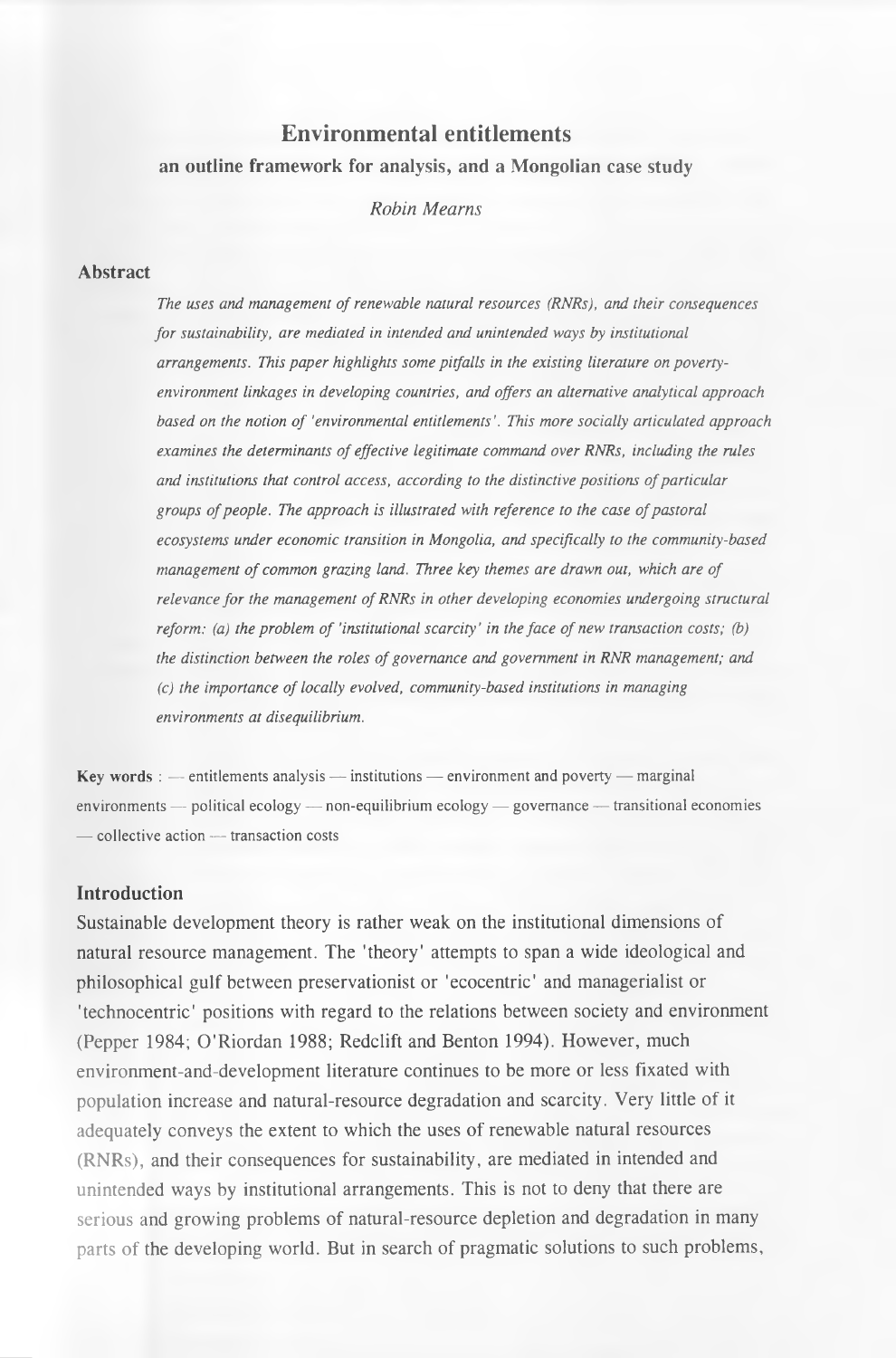attention should he shifted away from natural resources themselves and towards the humanly devised institutions that - for better or for worse - surround their management.

This argument applies nowhere more powerfully than in the so-called 'resource-poor' or 'marginal' regions, in which many of the world's poorest people live. In such areas it is all too often assumed that the principal problem is low biophysical yields, and that the depletion or degradation of RNRs is an inevitable consequence of their use. In a much more direct way than richer or urban groups, the rural poor derive their livelihoods in large part from legally or socially constituted claims on natural resources, or from the application of their labour in activities that directly or indirectly affect the environment. It is unlikely that there will be a second 'green revolution' appropriate to marginal areas characterised by complexity and diversity of landscapes and livelihoods (Chambers et al. 1989). The 'new' agenda on poverty reduction as espoused by the World Bank and other leading development agencies is remarkably silent on 'resource-poor areas', and speaks primarily of facilitating migration out of such regions (IBRD 1990). But given their continuing importance in the livelihoods of millions of people, resource-poor areas merit much more serious attention from development policy-makers. This demands new approaches to poverty environment linkages, both analytically and with respect to policy.

Rather than viewing natural-resource availability and biophysical yields as the limiting factors to rural development in marginal areas, it is often more appropriate, and more positive, to regard 'institutions' as being the true scarce resource (Bromley 1989; McNicoll and Cain 1990; Ostrom 1992; de Janvry et al. 1993; Mearns 1995). Even with an identical mix of available physical factors, a change in the configuration of institutions<sup>1</sup> can make all the difference in net social product as well as the distribution of benefits among different resource users, including different social groups within the same household or community. Equally, institutional arrangements have an important influence on RNR management and sustainability. Evidence is mounting of the frequently superior capacity of indigenous, community-based institutions to manage complex, resource-poor environments, and gains support from ecological theory. New understanding of ecological dynamics and patchiness in pastoral environments at disequilibrium, for example, shows the importance of local institutional arrangements which have developed around and are well-adapted to dynamic ecology (Behnke et al. 1993; Scoones 1994; Behnke 1994).

<sup>&</sup>lt;sup>1</sup> Institutions are understood here as regularised patterns of behaviour between individuals and groups in society, or "complexes of norms, rules and behaviors that serve a collective purpose" (de Janvry et al. **1993: 566).**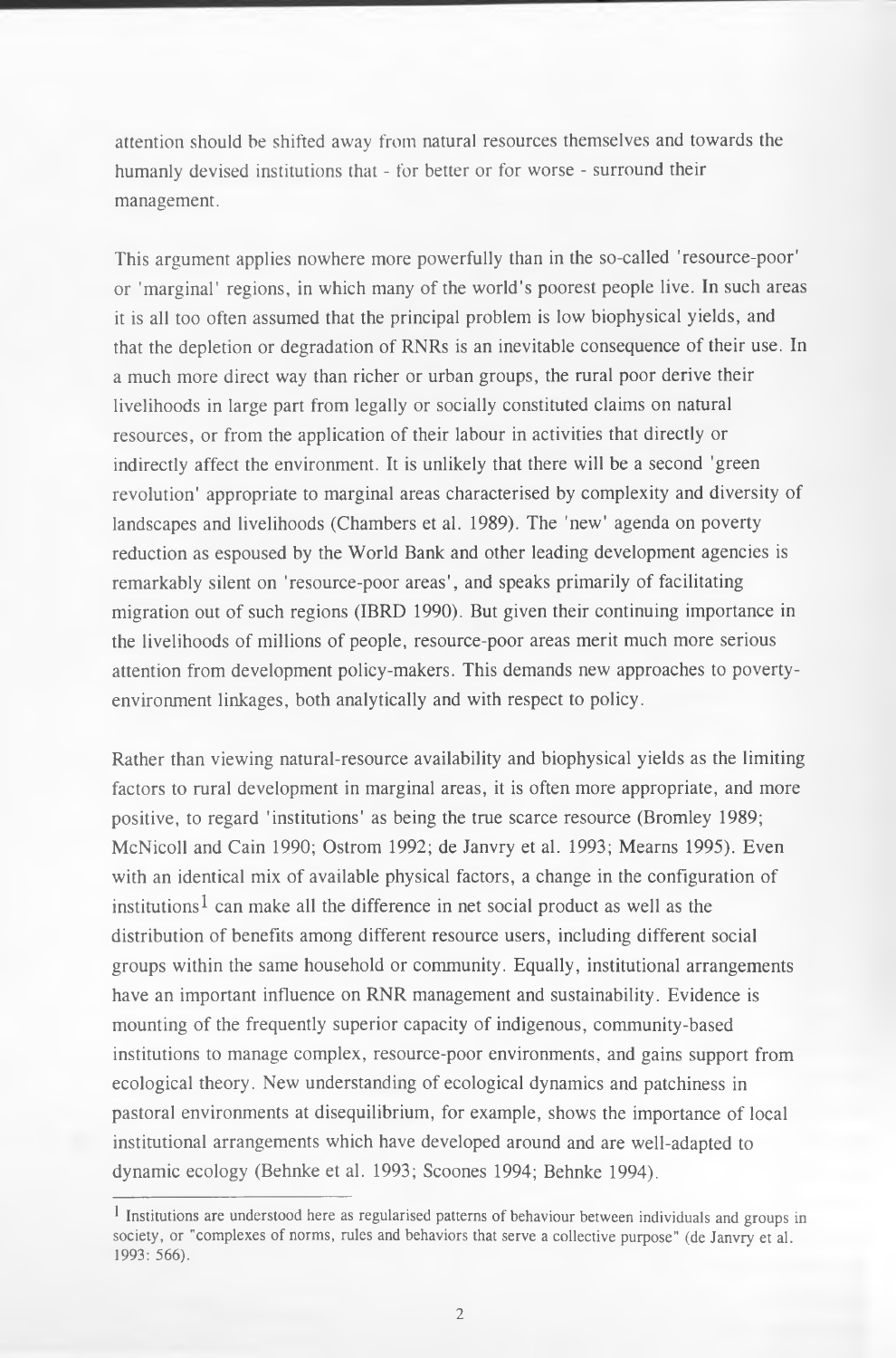This paper draws on new and existing bodies of ecological, social and economic theory that have much to offer in strengthening the analysis of environment-society interactions. Interdisciplinary research in the social sciences (especially anthropology, political science and economics), history and ecology, shows how macro and micro constraints and potentials combine to shape the ways different groups of people gain access to and control over resources, and in doing so manipulate their local environments in ways that may in turn alter those constraints and potentials (Leach and Mearns 1991). This perspective draws on and is influenced by various intellectual traditions, including the 'entitlements' approach of Amartya Sen, extended to encompass the question of effective legitimate command over RNRs; other approaches in the 'new' institutional economics; new thinking on ecology at disequilibrium; and political ecology (Watts 1983; Blaikie and Brookfield 1987; Little and Horowitz 1987; Bryant 1992; Thrupp 1993).

Processes of national-level policy reform directly or indirectly affect local institutional arrangements surrounding the management of RNRs. They therefore have profound social and environmental implications. Foremost among these in the present context are the post-socialist economic and political transitions currently being experienced in developing economies throughout Inner Asia as well as Eastern and Central Europe (Solimano 1993). In an analytical sense, these share much in common with the 'structural adjustment' reform packages implemented in other regions of the world such as Africa, Latin America and South Asia. It is characteristic of all such reform packages that they aim to roll back the frontiers of the State, and variously increase the role of market mechanisms of economic coordination, rather than those attempted through central planning (Kornai 1990). The twin imperatives behind such reforms combined in varying mixes from country to country - are a combination of macroeconomic imperatives, and political demands for greater accountability in decisionmaking.

If the process of economic transition appears to open up a potential window of opportunity at the local level, it also begs important questions about the relationship between government and governance. Taking 'governance' to refer to the exercise of legitimate authority in transacting affairs2, a working hypothesis is that good governance in the area of RNR management turns on the relationship between indigenous institutions, social norms, etc., and structures of formal government.

<sup>&</sup>lt;sup>2</sup> Author's own definition. For other definitions, none entirely satisfactory for our purposes, see **Brautigam (1991).**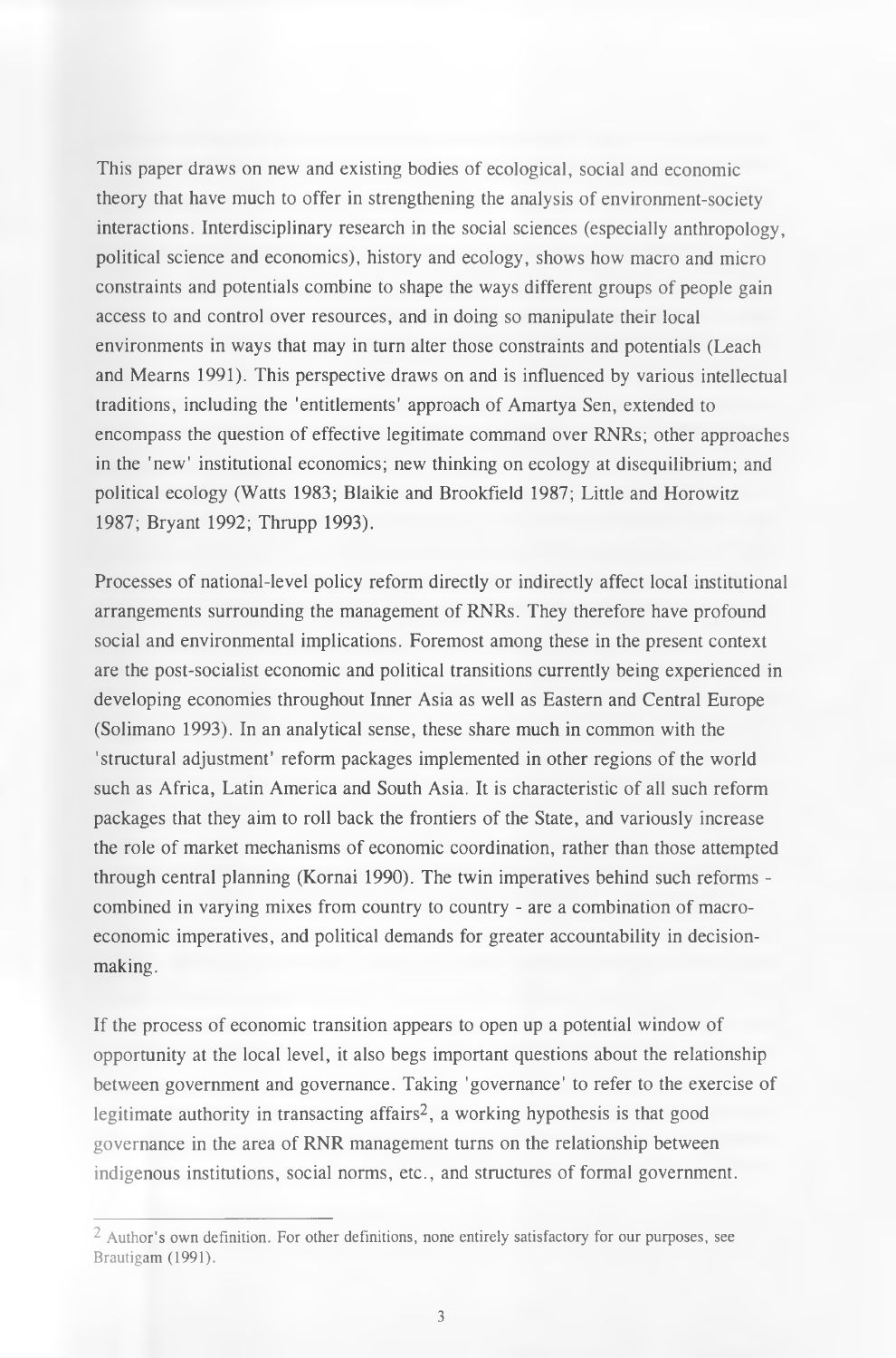Government may support good governance in environmental management, or it may undermine it, depending on the precise configuration of formal and informal institutions.

The paper is organised in the following way. First, some pitfalls in the existing literature on poverty-environment linkages are highlighted, and an alternative analytical approach is offered. Drawing on the intellectual traditions outlined above, this alternative approach elaborates the notion of 'environmental entitlements' (Leach and Mearns 1991), and will serve to situate the subsequent case study material in a broader context. Second, reference is made to the case of pastoral ecosystems in postsocialist Mongolia, and specifically to the community-based management of common grazing land in the context of economic policy reforms. Finally, three key themes are drawn out of this experience that seem to be relevant for other developing economies undergoing structural transition: (a) transaction costs and 'institutional scarcity' in the transition process; (b) the distinction between the roles of government and governance in RNR management; and (c) the challenge to orthodox policy approaches that confronts development practitioners operating in environments at disequilibrium.

# **Poverty-environment linkages^**

Some studies of poverty-environment interactions assert that poverty and environmental change are linked directly. Either poverty causes environmental degradation, and /or environmental degradation causes poverty. This implies or assumes that: (a) people's livelihoods are based more or less exclusively on the use and management of environmental resources; (b) poverty and environmental change have a direct causal relationship, and can feed each other in a process of cumulative causation; and (c) poverty is the principal or only cause of environmental change, and environmental change is the principal or only cause of poverty.

This approach commonly assumes poverty to have a negative impact on the environment. That is, poor people are forced to over-exploit natural resources to meet short-term needs regardless of the long-term consequences for their environment, being driven, for example, to overgraze pastures, to cut wood for sale as charcoal, or to cultivate and degrade marginal land. A declining resource base directly contributes to further poverty, and so the process continues in a 'downward spiral' (Durning 1989) or vicious circle. Perhaps the best known among such studies are those drawing empirical evidence from the Himalaya region. Indeed, so numerous are such studies

<sup>&</sup>lt;sup>3</sup> The following three sections draw heavily on Leach and Mearns (1991).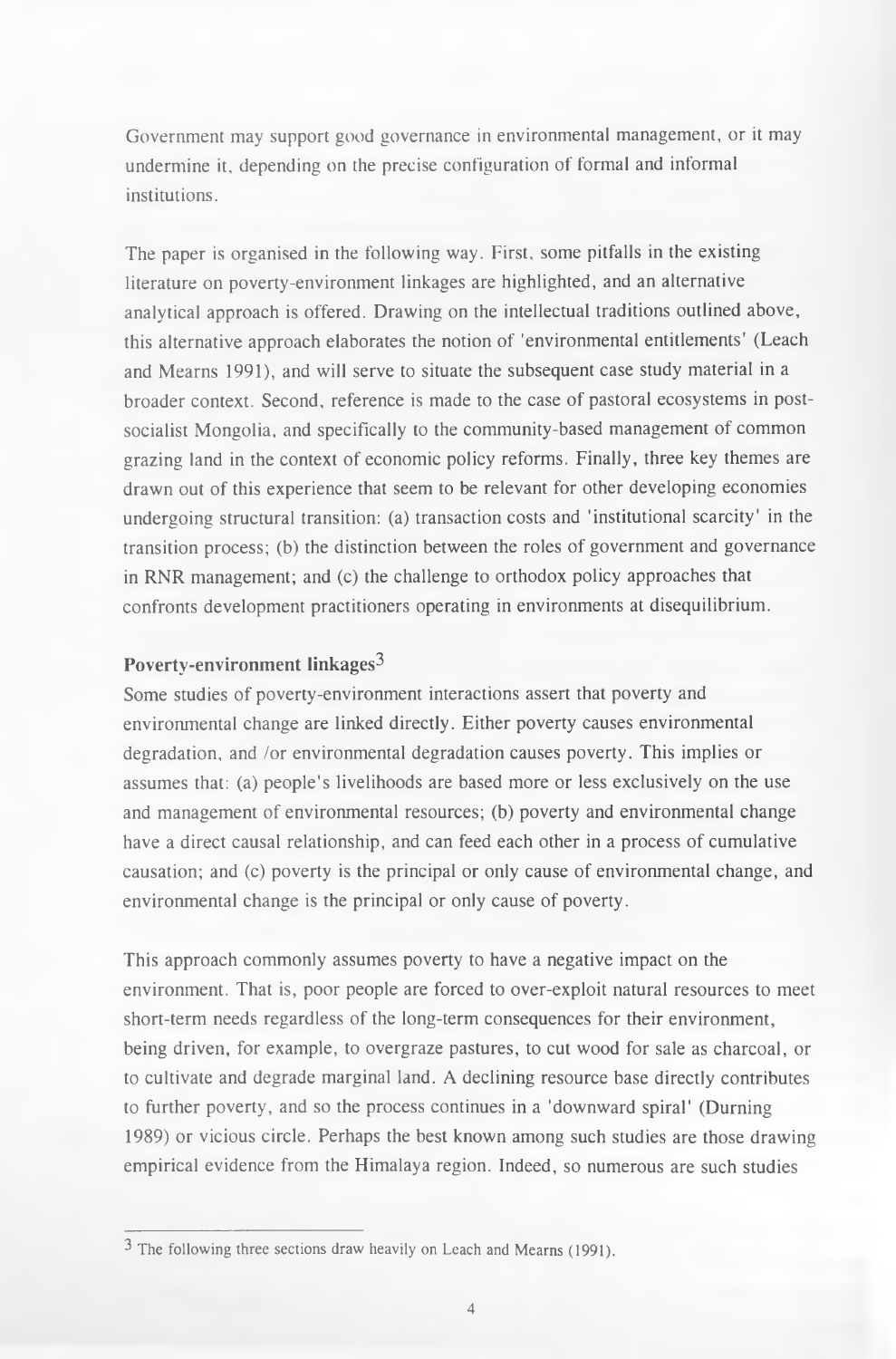and so apparently coherent the internal logic of the model<sup>4</sup>, that it has acquired the status of a 'theory' in its own right: the Theory of Himalayan Environmental Degradation or THED (Ives and Messerli 1989).

But while some case studies appear to fit this pattern, it is neither self-evident nor well-researched. It is contradicted by studies in which causality appears to run the other way. Careful analysis of some the central assumptions, and examination of the contradictions in the empirical data underlying the THED, have revealed fundamental flaws which, while they do not totally undermine all these causal linkages, certainly call into question the scale on which these processes are presumed to operate, and more importantly point the finger of blame away from the rural peasant (Thompson et al. 1986; Gill 1993).

Other studies also question the assumption that population growth necessarily contributes to environmental degradation. For example, analysis of historical data for Machakos district of Kenya over the last 50 years or so has shown that technical innovation-led agricultural output and environmental quality (measured on a range of indicators) have more than kept pace with rapid population increase (Tiffen et al. 1993). This suggests that under certain circumstances, more people may mean more and better environmental management, bearing out Boserup's theory of population-led agricultural innovation (Boserup 1965). On closer inspection however, such cases rarely point to population alone as the prime causal factor, but rather to various institutional forms that permit creative indigenous management responses in the face of necessity.

Poor people often do manage their environments in sophisticated and sustainable ways, and show themselves able to take the long view, even where conventional economic analysis would suggest that they must be forced to discount the future very heavily. Chambers points to cases in which poor farmers have been observed making sequential physical investments of labour in constructing silt-traps in their fields so as to conserve soil and moisture and progressively build up more productive terraces, an endeavour which yields benefits only in the long run (Chambers 1990). This is analogous to insights from famine theory that suggest that individual rationality is bound up with group survival. Both de Waal for Sudan and Harrell-Bond for Uganda have shown that people under conditions of famine may choose to sacrifice present

<sup>&</sup>lt;sup>4</sup> The logic of the THED model can be summarised as follows, where ' $\Rightarrow$ ' implies causality: population  $e$ xplosion  $\Rightarrow$  rising demand for fuelwood  $\Rightarrow$  deforestation  $\Rightarrow$  expansion of cultivated area onto marginal **land => increased soil erosion => increase in flooding and siltation in Ganges/Brahmaputra delta.**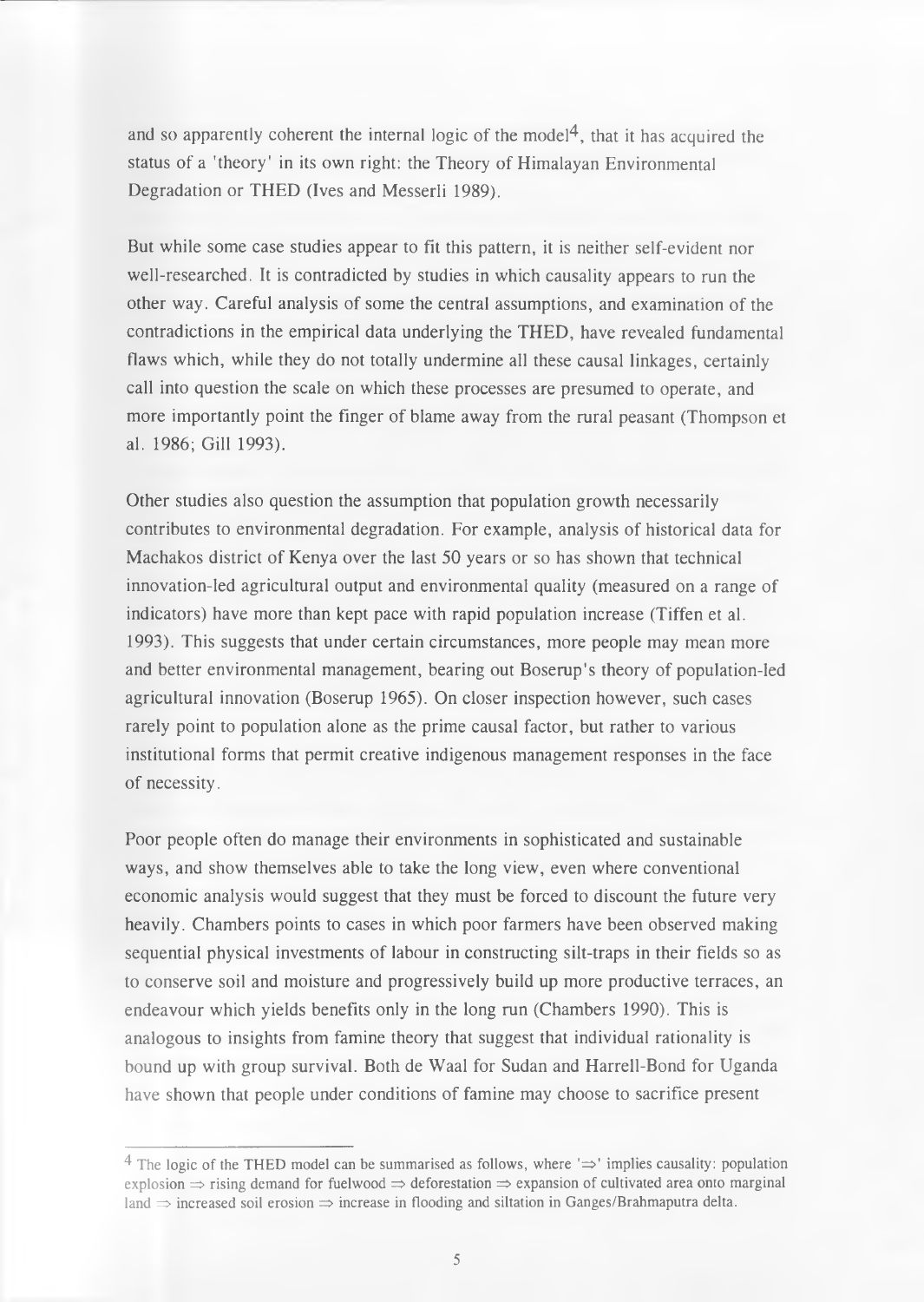consumption in order to facilitate investment in and maintenance of social networks likely to be crucial during the post-drought recovery phase (de Waal 1989).

## **The environmental entitlements approach**

The main difficulty with 'vicious circles' approaches to poverty-environment linkages is that environmental problems are commonly seen only in terms of physical availability or scarcity of environmental resources in relation to the total population<sup>5</sup>. Net deforestation, for example, represents a decline in the availability of forest resources for all groups of people, while its consequences may be especially serious for those poorer people who depend disproportionately on forest resources for their livelihoods.

But it is entirely possible for there to be 'environmental problems' for particular groups of people even in the face of relative abundance of natural resources. The central issue then is one of secure access to and control over those natural resources that are available. Here the concept of entitlements is useful (Sen 1981), developed from a particular view of political morality attributable to Rawls (1972) and in opposition to that of Nozick (1974). The entitlements approach entails "analysis of effective legitimate command [over food, RNRs], and its various channels and determinants, including attention to the rules and institutions that control access, and to the distinctive positions and vulnerabilities of different groups" (Gasper 1993: 690).

In explaining hunger and famines, Sen focuses especially on (the failure of) entitlements to food acquired by production and trade activities, usually through the market mechanism (Sen 1981; Dreze and Sen 1989). The argument rests heavily on notions of individual private property, backed up by statutory law, and is primarily concerned with entitlements to material goods (principally food). Others have regarded this as too restrictive a focus, on the grounds that entitlements to food can also be secured through claims on and investment in a wide range of social institutions and networks within the 'moral economy' and backed up by systems of customary law (Scott 1976; Swift 1989). While they are important in the analysis of food security, the role of such collective or socially-grounded claims is even more significant in understanding the environmental entitlements of poor people, for example in relation to common property resources.

<sup>&</sup>lt;sup>5</sup> In the context of environmental resources, 'availability' refers to both quantity and quality of **resources.**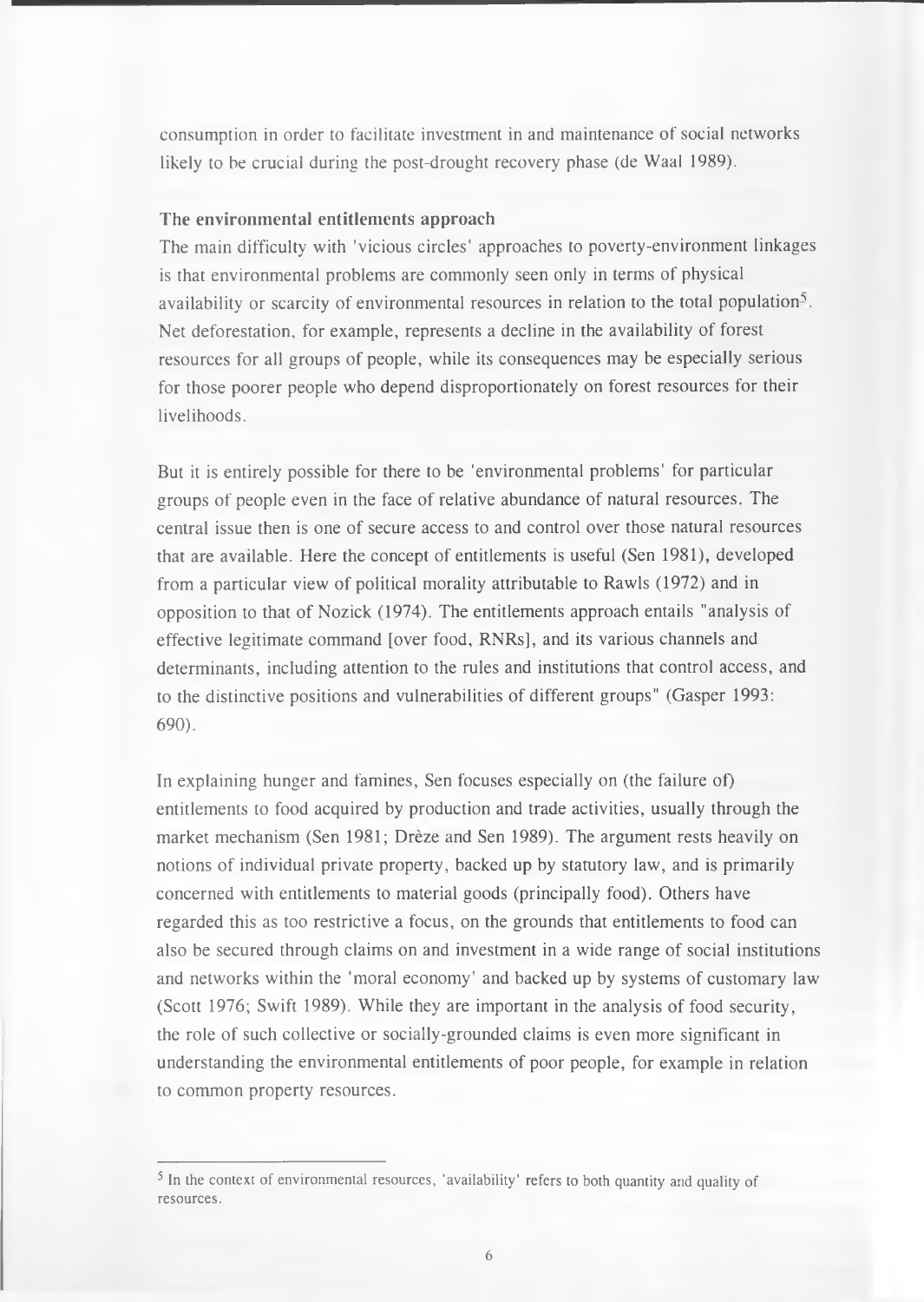Care needs to be taken with the application of an entitlements approach in understanding effective legitimate command over RNRs. Although in his analysis of food entitlements, Sen claims he does not use the concept of 'entitlement' normatively, he has come in for criticism on these grounds. The very word in the English language conveys the meaning of a morally sanctioned 'right'. When referring to command over environmental resources, one needs to be perhaps even more precise in the use of the term. One of the most helpful statements of Sen's position is when he introduces the notion of 'capabilities' (Sen 1984, chapter 13). Sen regards the process of development as the expansion of people's entitlements and their capabilities enjoyed by the use of these entitlements. Whereas for Sen, a person's entitlement focuses attention on the (material) good in question, introducing the notion of capability focuses attention on features of people or groups *in relation to* goods. What is important is not valuing the environment per se (addressing the characteristics of environmental goods), but of valuing particular institutional arrangements or rules sets that enable the person or group of people in question to avail themselves of the desired characteristics of that good.

What is permissible is to view the right to a livelihood - the basic human right - in normative terms. It is then a secondary question how that livelihood is secured. A basic premise of much of the literature on poverty-environment linkages is that the rural poor in developing countries happen to derive a disproportionate share of their livelihood from their environments. In a similar vein, the urban poor happen to be more frequently prevented from earning a livelihood as a result of their unhealthy environments than the urban rich. Insofar as alternative livelihood sources are lacking, entitlements to use environmental resources (material and energy inputs, clean water etc) will remain more important to poorer than to richer people. The relative importance of such environmentally derived entitlements in meeting livelihood needs for particular groups can, in principle, be mapped out empirically. This is not to imply in some normative sense that they *should* derive a livelihood directly from the environment. Indeed, very often the most appropriate forms of policy intervention are those which widen the range of options open to poorer people so as to reduce their net dependence on the environment (Lipton 1991).

Unlike food entitlements, the concept of environmental entitlements encompasses 'ability to make effective use of' as well as simply 'access to' (environmental) resources. This difference is important since it emphasises the management of environmental resources in securing a livelihood. The focus on management, in turn, shifts attention towards the conditions that both enable and constrain the ways people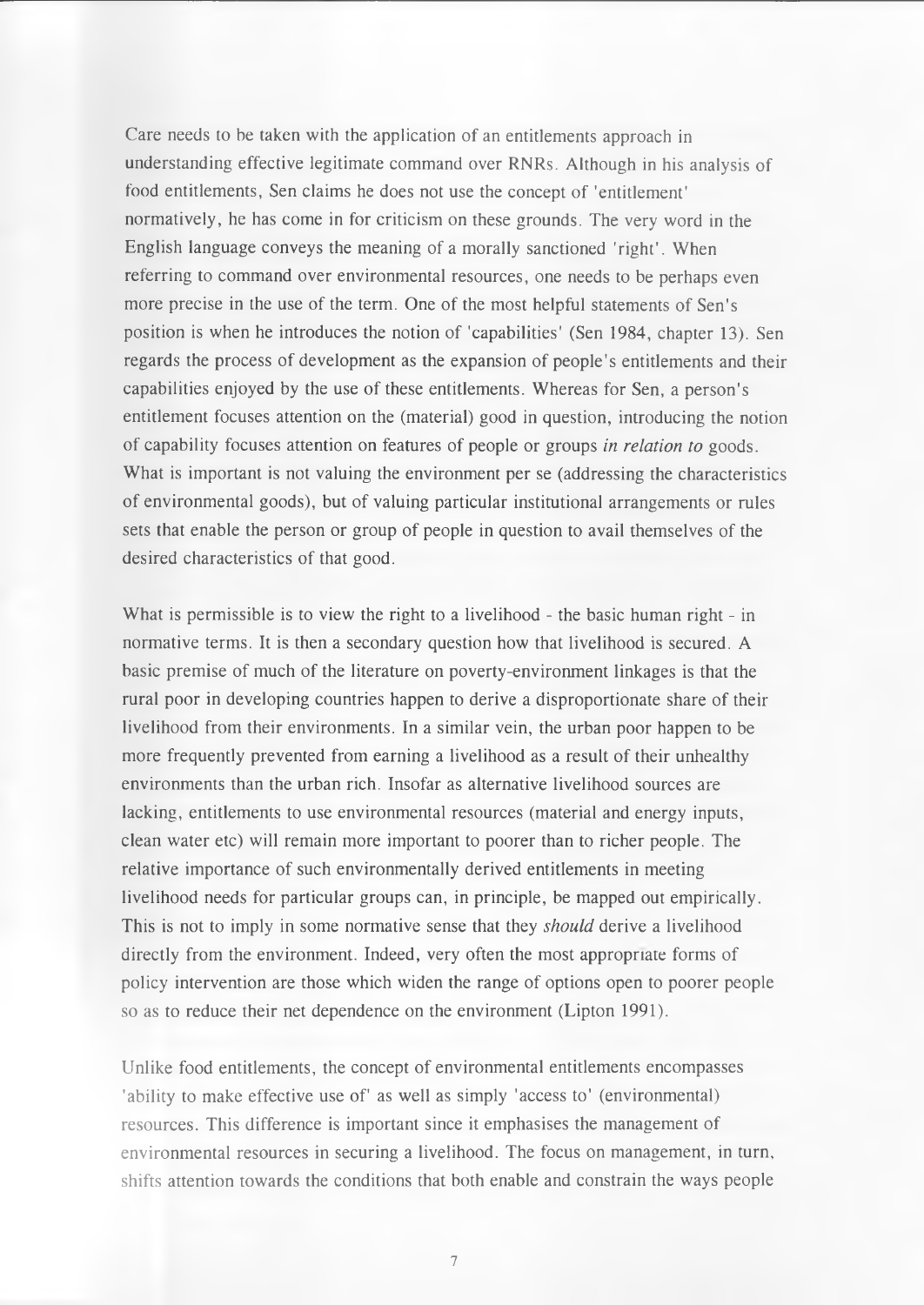manage and use their local environment. Again, these conditions refer to prevailing rules sets or configurations of institutions.

'Environmental entitlements', then, can be defined as "the combined outcome of both (a) the environmental resource bundles that people have command over as a result of their ownership, their own production, or their membership of a particular social or economic group; and (b) their ability to make effective use of those resource bundles" (Leach and Mearns 1991: 10). They therefore mediate the effects of 'poverty' on the use and management of environmental resources, and in turn mediate the ways environmental degradation contributes to processes of impoverishment.

To take a simple example, consider herding contracts. These are an institutional arrangement that affects the nature of animal management (Toulmin 1992). The only source of income for a herder who does not own the animals in her care may be milk, so that she will tend to milk them harder than would owner-herders. Animal owners desire control over their animals, and may therefore restrict opportunities for non owner-herders to practice long-distance transhumance. In both instances, herding practices may be expected to be relatively less environmentally benign than in cases where owners herd their own animals.

Similarly, the reasons why farmers may move into herding and herders into farming frequently vary by wealth category. Richer farmers tend to move into livestock ownership, and richer herders into cropping, as a form of investment, while poorer farmers and herders tend to switch or diversify livelihood source out of necessity or risk aversion. In either case, these underlying reasons also affect management practices. The rich are more likely to hire additional labour so as to minimise competition for labour between cropping and herding, whereas the labour-constrained poor are likely to face trade-offs between their agricultural and their livestock activities.

A wide range of factors, then, may influence the environmental entitlements of particular groups of people, whether by affecting access to environmental resources, or by affecting people's ability to make effective use of them. Some of the most important factors include natural-resource tenure arrangements, labour access and arrangements, claims on and investments in social institutions and networks, capital endowments, and technology, skills and knowledge. The role of economic incentives, transmitted through the price mechanism to influence the decisions individuals and enterprises make about natural resource management, is too often emphasized in the

 $\overline{8}$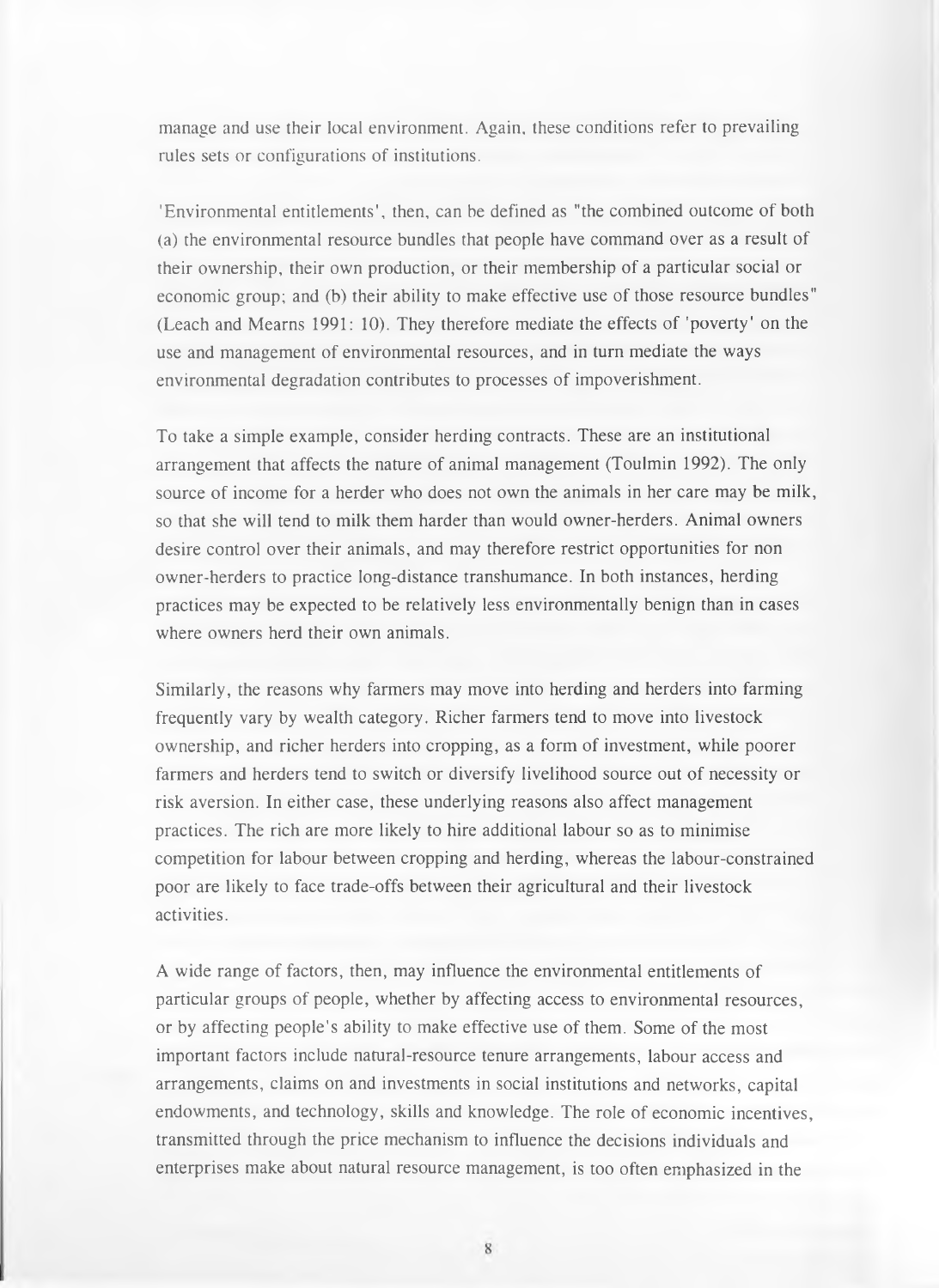literature to the exclusion of other factors structuring environmental entitlements, but is nonetheless of major importance and bridges the gap between the macro and the micro levels. These sets of factors are dynamically interrelated; processes of environmental change and of impoverishment can lead to changes both within each set and in the ways they interact.

A further consideration is the question of changes in environmental entitlements over time. Although they are outcomes of various structuring processes, environmental entitlements themselves are dynamic, and may improve or decline ('fail'). Entitlement failure either worsens poverty, or contributes to environmental degradation because people are no longer able to manage environmental resources effectively. However, it is possible that poor people could lose as a result of availability decline with no change, or even alongside an improvement, in the distribution of environmental entitlements. The central issue here is one of sustainability, or ensuring both environmental availability and environmental entitlements for present and future generations. Poor people's environmental entitlements, or the availability of environmental 'quality' for them, could improve in the short run at the expense of the long run, not least in the context of population growth.

Poor people usually earn a livelihood by means of a diverse range of activities. Environmental entitlements are just one among several sources of livelihood for poor people. Normally the most important among others is the sale of labour. Nevertheless it is commonly observed that environmental entitlements are especially important in the livelihoods of the poor, largely because of a lack of alternative choices. The income/ livelihood sources of poor people also tend to be variable as well as diverse. Vulnerability is a measure of this variability in the face of more or less continuous stresses, or contingencies and other sudden shocks (eg. drought, price shocks, disease) and people's capacity to cope with and respond to them (Chambers et al. 1989). It is the most critical dimension of poverty in relation to environmental entitlement or availability decline, because it emphasises the importance of net asset position in guarding against the 'ratchet' effect by which people may be driven to deplete or degrade environmental resources. Environmental entitlements can be thought of as one among several kinds of asset which can be drawn down or built up in strategies for dealing with shocks and stresses of various kinds.

Just as the stresses and shocks that people face in making a livelihood may or may not be environmental in origin, so in turn the policy responses for ensuring sustainable environmental management may themselves address areas apparently unrelated to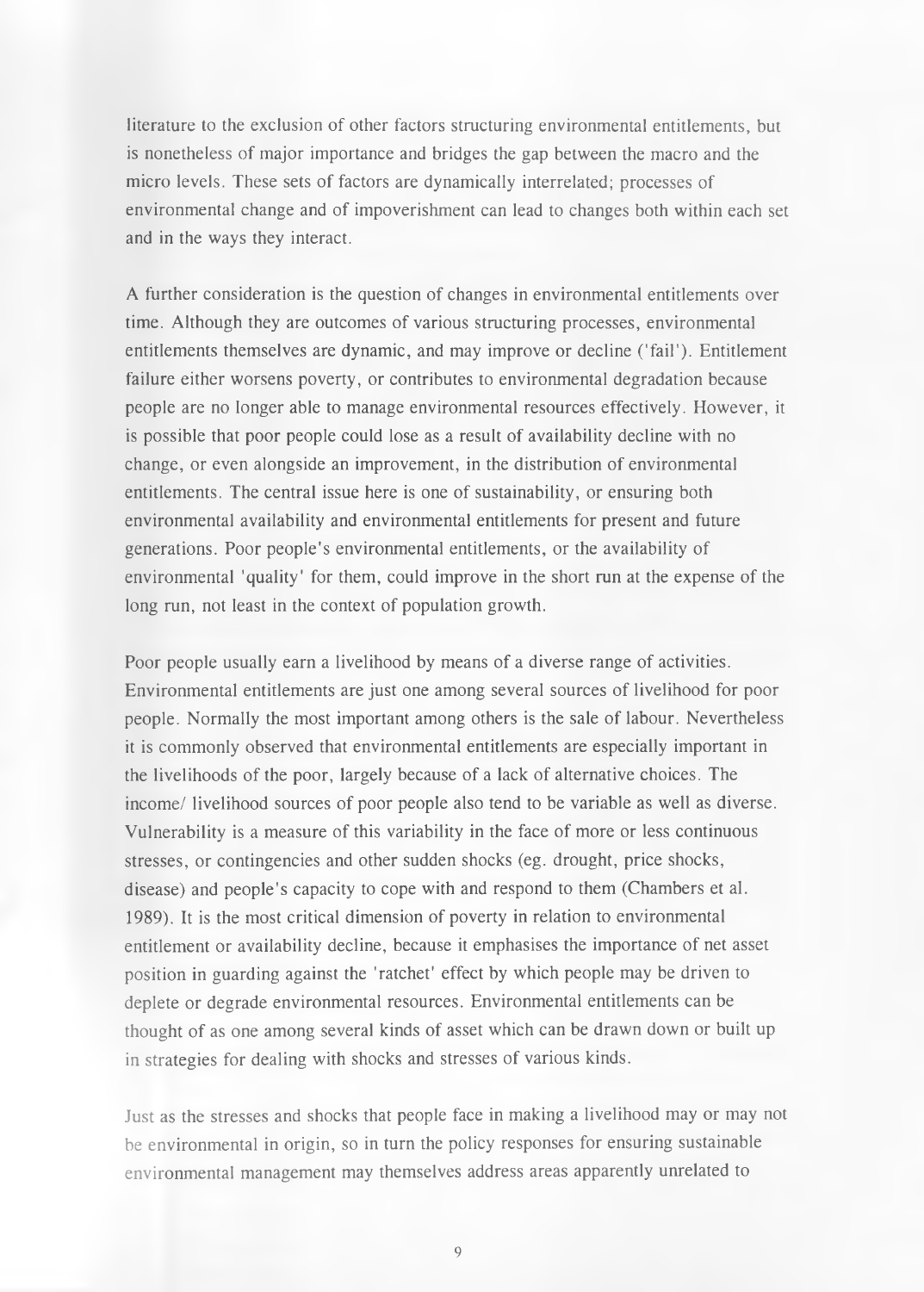environmental concerns. Some of the most important of these relate to contemporary policy approaches to poverty reduction, including employment creation and safety nets, including investment in human resource development such as health and education (IBRD 1990; Lipton et al. 1992). While aimed at poverty reduction rather than environmental management, these policies may have the side-effect of reducing the overall dependence of the poor on environmental entitlements, or reducing their vulnerability to environmental entitlement failure.

## **A simple analytical framework**

The concept of 'environmental entitlements' is intended to draw attention to the usually indirect nature of the linkages between poverty - or wealth - and environmental change. It aims to supplement an assessment of relative naturalresource scarcity with a more socially articulated appreciation of the institutional issue of access to and control over resources for particular groups of people, and how these change over time. The overall framework is shown in diagrammatic form in figure 1.



# **Figure 1 The environmental entitlements framework**

Source: Leach and Mearns (1991:16)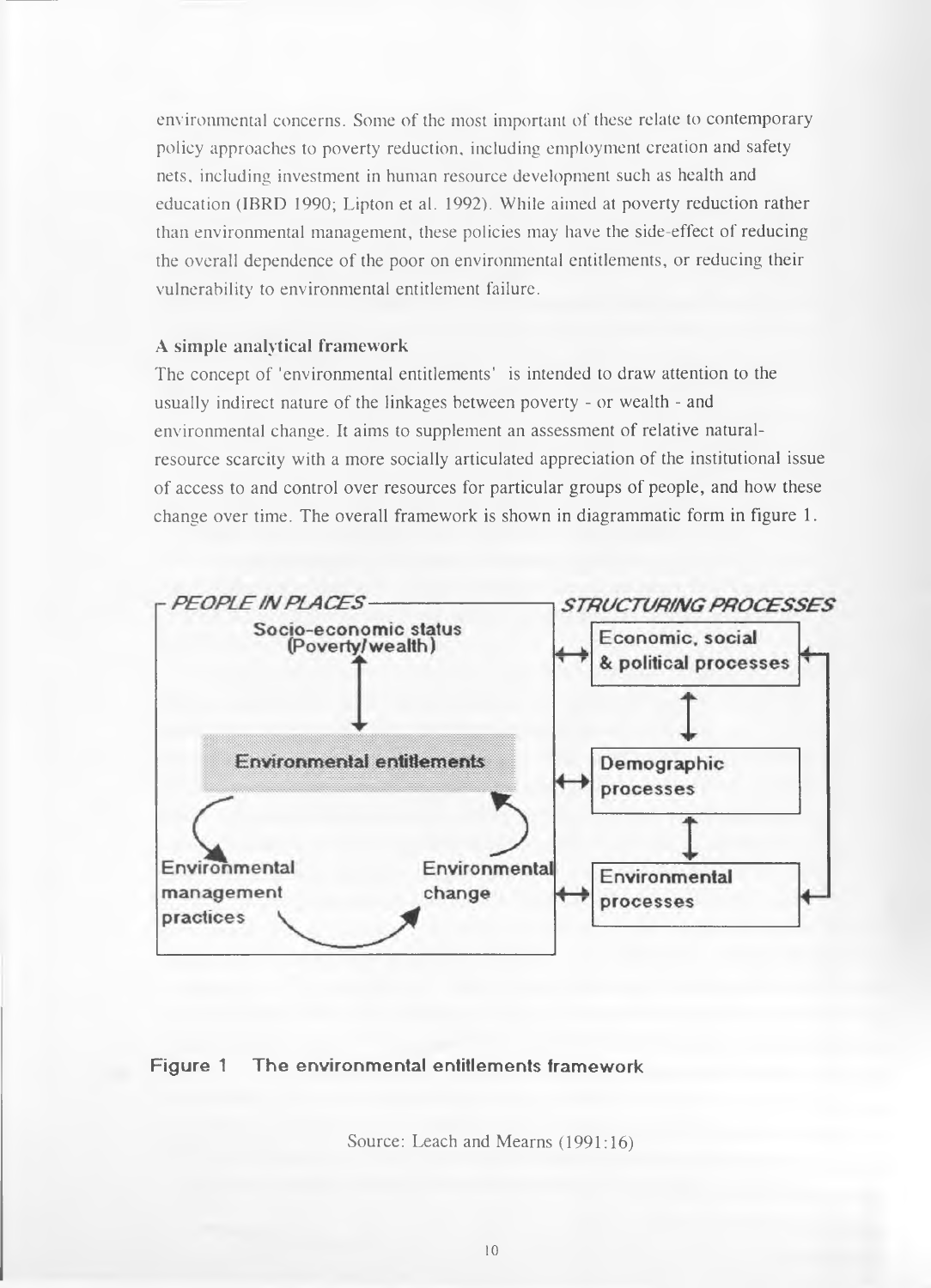There are two main levels of analysis in this simple framework. The first, on the left of the diagram, applies to particular individuals or groups of people (and their socioeconomic status) in particular environments (and their status over time). This scale level is usually that of the locality, eg. household, village or neighbourhood; or a watershed or grazing unit. It is at this level that environmental entitlements influence the resource-management decisions that people make, with intended or unintended consequences for the natural-resource base that may in turn alter people's environmental entitlements.

The second level is that of 'structuring processes'. These lie to the right of figure 1. From this viewpoint many of the phenomena and interactions discussed so far prove to be manifestations of underlying causes operating elsewhere, at scales from the local up to the international or global. Many of these processes are exogenous to 'people in places' in the sense that people in those localities have no direct influence over them. They include political, social and economic factors, encompassing policies, processes, and the context within which they operate; environmental change, encompassing both natural and human-induced changes; and demographic processes, which encompass both 'in situ' population change and migration. These structuring processes are themselves interrelated in diverse and complex ways. As the two-way arrows show in figure 1, they interact with the dynamics of processes at the level of 'people in places' so that, in effect, the 'system' never settles.

Contemporary post-socialist transitions are an example of the kind of macro-level shock wrought by far-reaching changes in economic and political institutions. This may translate into a substantial change in the rules of the game for local resource managers, by altering their environmental entitlements, and in turn possibly altering the manner in which they manage natural resources. At the same time, the cumulative effect of local responses may reflexively alter the course of the macro reform process.

#### **The case of Mongolia**

The process of Mongolia's post-socialist transition proper began in early 1990. Although economic reforms inspired by Soviet perestroika had been under way since 1986 (Milne et al. 1991; Collins and Nixson 1993), it was not until the prodemocracy movement of early 1990 that the building of a market economy began in earnest. Mongolia is a land-locked country with a population of a little over two million people, half of whom live in rural areas and depend to a large extent on livestock for their livelihoods. Among transitional economies of Inner Asia, Mongolia is unique in that it was formally independent of the USSR during its 70 years of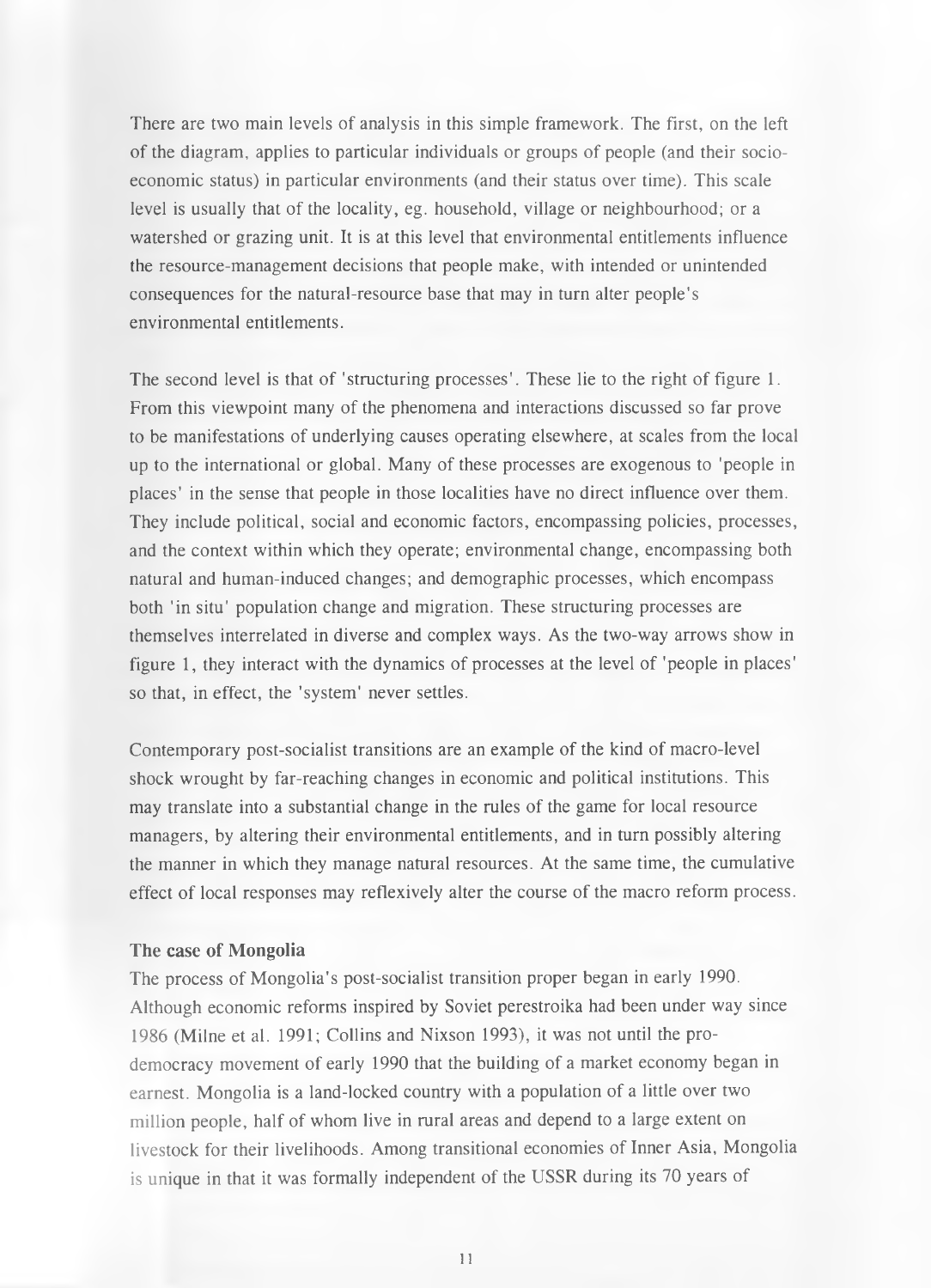socialism and has therefore been able to liberalise more rapidly than its neighbours in former Soviet Central Asia. It is also distinguished from the autonomous regions of Inner Asia under Chinese control in that political reform has also accompanied economic reforms in Mongolia.

Mongolia has privatised very quickly indeed by the standards of other transitional economies in Eastern Europe: "by the end of 1992, more than 80% of the industrial, service, trade and agricultural sectors had been privatised, judged by both the number of enterprises and the amount of capital stock" (Korsun and Murrell 1994, p2). The phrase economic 'transition' implies a greater degree of continuity in formal economic institutions than is in fact the case. During the early years of reform Mongolia experienced a shock so severe that it threatened economic collapse, and the process remains far from smooth (Murrell et al. 1992). A conservative estimate of the overall impact of this shock put the expected decline in real national income between 1990 and 1992 in the order of 30-35 per cent (MPR 1991a; Lee 1993).

Agriculture remains the most important sector of the economy, accounting directly for some 20% of national income and 30% of national employment, and indirectly for a further significant share of national income and employment in agricultural product processing and marketing. Agricultural products also make up around a quarter of all exports and foreign exchange earnings. Perhaps even more important in the straitened circumstances following the cessation of CMEA credits and imports of cheap food, fuel and spare parts from the former USSR, is the contribution of domestic agriculture to food supply. By far the most important sub-sector within agriculture is pastoral livestock husbandry, which accounts for around 75% of gross output in agriculture. This figure is likely to be increasing given the difficulties faced by the former state farms, designed to produce wheat and liquid milk for urban consumers during the winter using petroleum-intensive technology which has become virtually moribund. Owing to low producer prices, rapid inflation, and severe transport constraints, much of the output of livestock and livestock products is untraded (Edstrom 1993). The pastoral collectives, having existed since the 1950s, have virtually all been transformed into limited and joint-stock companies and cooperatives.

Figure 2 attempts to flesh out the bare bones of the environmental entitlements framework elaborated earlier. Several examples are offered to show how the process of economic transition in Mongolia translates into changes in the environmental entitlements of particular herding households and their individual members. Only a few of the factors that influence these entitlements are considered here, namely:

12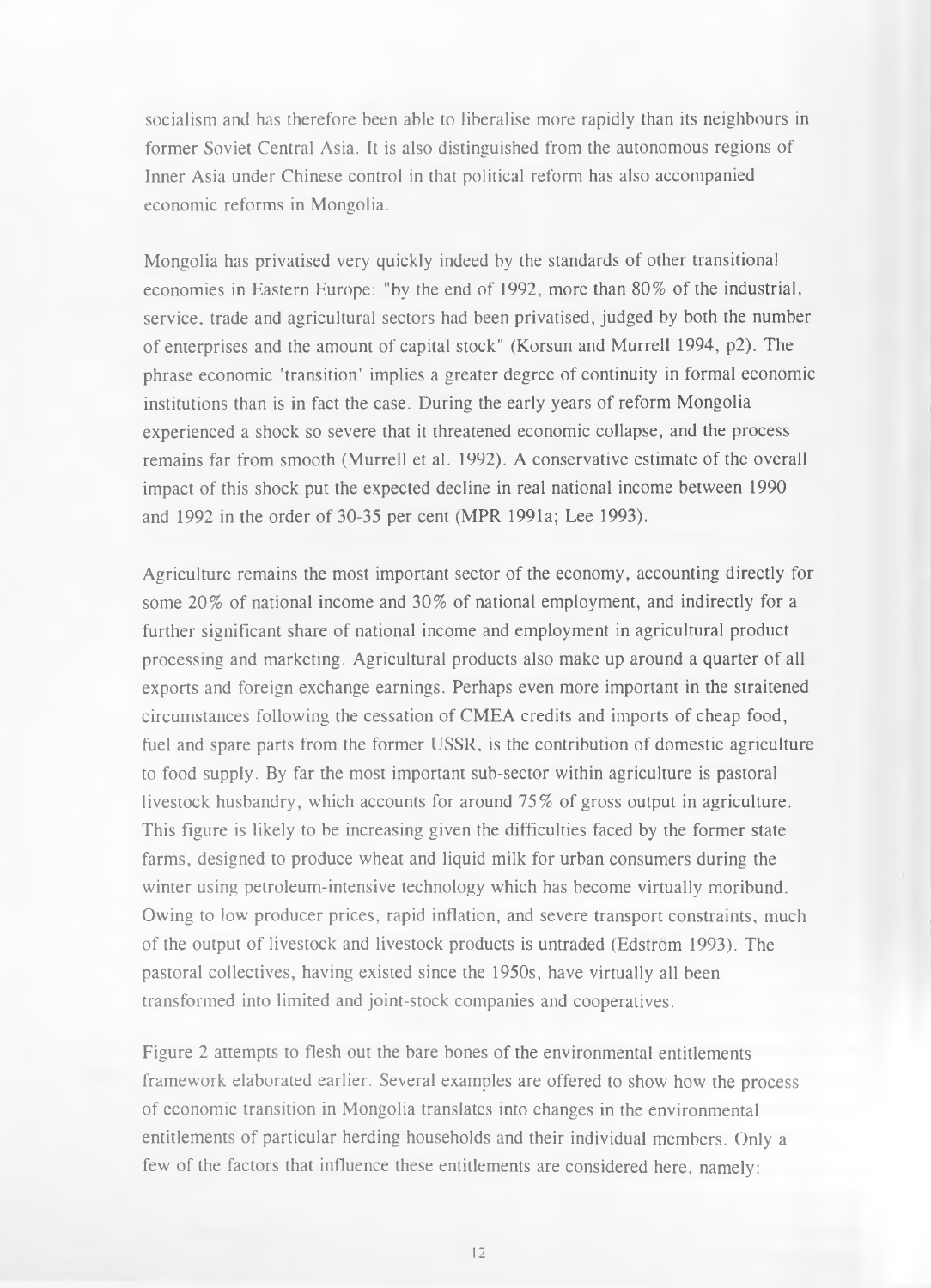natural-resource tenure arrangements that affect access to grazing and water; access to labour for herd management; and the related issues of kinship networks and the reemergence of the customary *khot ail,* or camp of several cooperating herding households. Each of these has implications for the ways in which animals and natural resources - especially pasture - are managed, which in turn affects local processes of environmental change.

The most important aspect of environmental change that is 'exogenous' to herding households in particular places for present purposes is the question whether or not in Mongolia there is a downward trend in the availability and/or quality of forage from natural pastures. Many Mongolian as well as outside observers perceive that there is such a trend, and that it is directly related to the number or density of grazing animals, or overgrazing. For example, the Asian Development Bank is planning a livestock feed resources management project which has as a primary justification the belief, based partly on data gathered by the Mongolian Institute of Botany, that a very high proportion of pasture land is already degraded or at serious risk of degradation from overstocking.

Mongolian herders themselves see things differently. They distinguish between pasture that is 'eaten' and pasture that is degraded (Fernandez-Gimenez 1993). 'Eaten' areas are caused by a temporary concentration of people and animals in one place, but usually regrow during the subsequent growing season without permanent change in species composition or productivity. Where seasonal pasture deferral is practised, as is common in many parts of the country (Bazargiir et al. 1992; Mearns 1993a, 1993c), many pastures are likely to be grazed out in this way at the end of a season. Degraded areas, on the other hand, are permanently altered in species composition and productivity and are characterised by soil loss and sandiness; herders more usually attribute such degradation to overland vehicular traffic and compaction by agricultural machinery since, they argue, animals do not damage plant root systems by grazing. The Mongolian Government's National Report prepared for UNCED shares this assessment (MPR 1991b).

13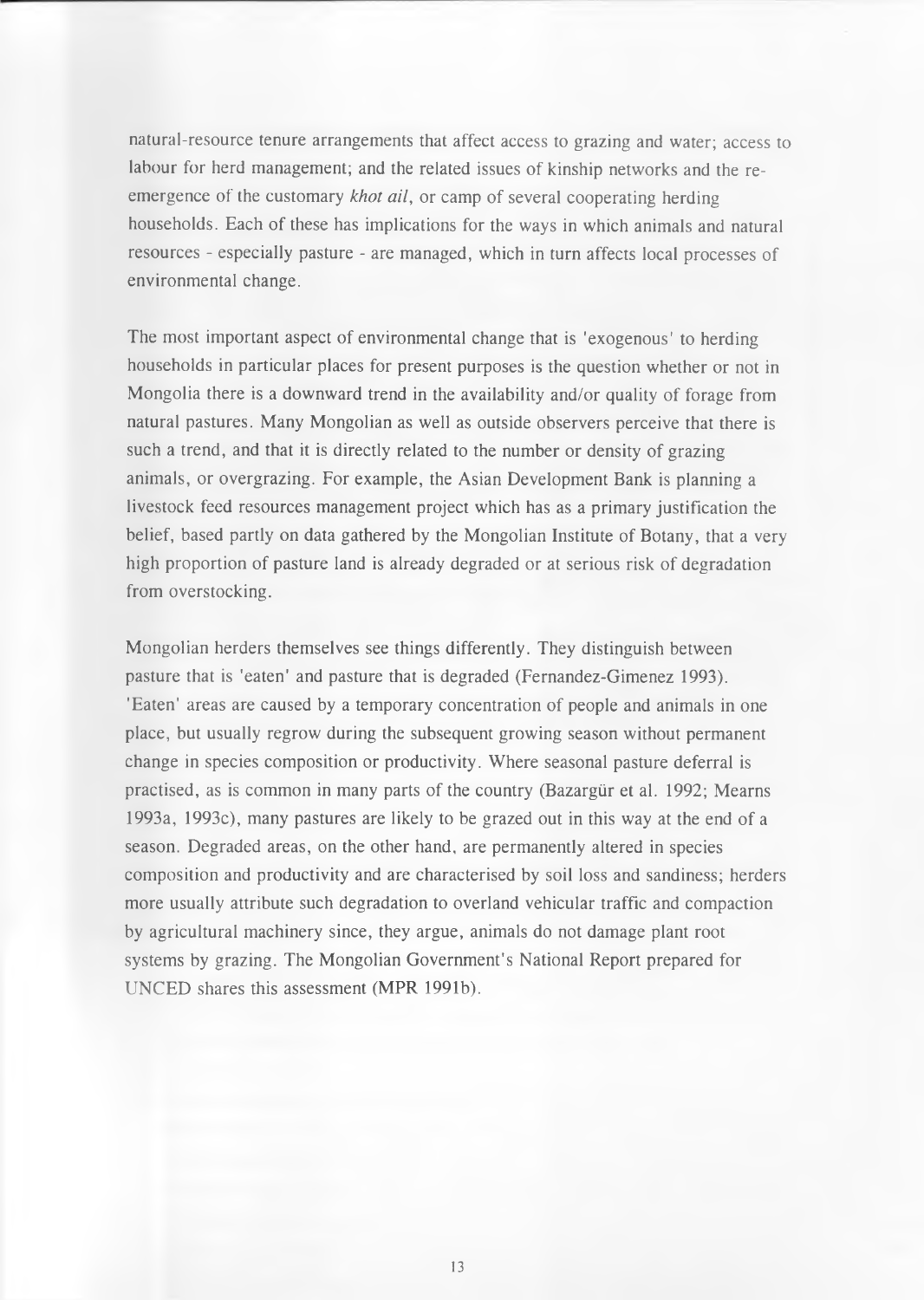

Figure 2 Changing environmental entitlements of Mongolian herding households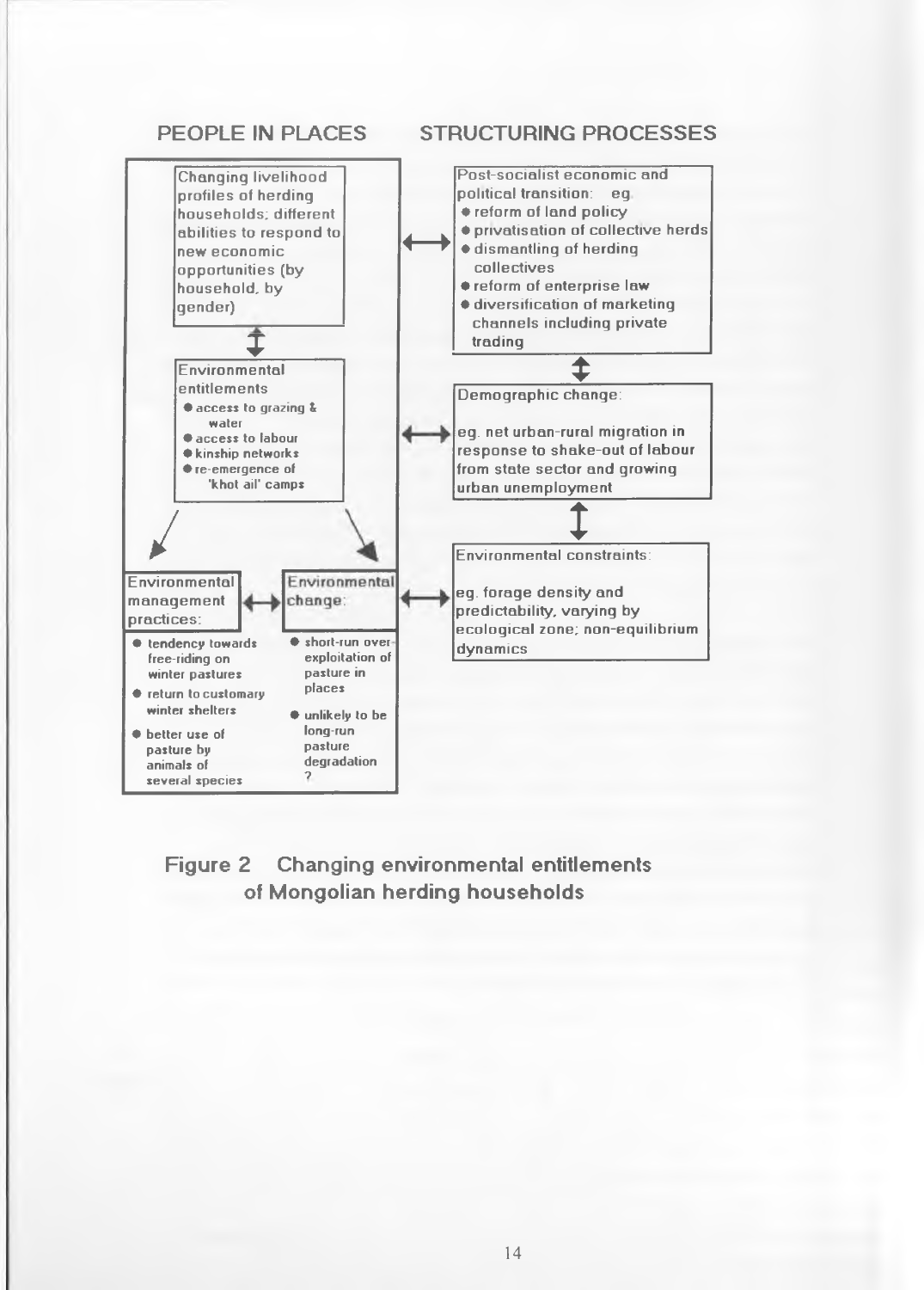The availability of forage resources is certainly an important limiting factor in livestock production in pastoral environments as dry as those in Mongolia and other parts of Inner Asia, and in which by far the greater part of animal nutrition requirements is met from natural pasture. In fact, variation in forage resource availability and predictability from one ecological zone to another can be shown to explain a good deal of the regional variation in patterns of territoriality among Mongolian pastoralists and the informal arrangements that they have evolved to coordinate access to common grazing land and key point resources (eg. wells) (Mearns 1993c). In areas of relatively low forage density and predictability - such as the desert steppes in southeastern Mongolia with annual precipitation totals of around 125mm and a coefficient of variation (CV) in precipitation of 52% - pastoral land tenure is characterised by an opportunistic grazing strategy. A high degree of mobility and flexibility of movement permits access to localised patches of forage that vary in quantity and quality from place to place and from time to time. By contrast, in areas of relatively higher forage density and predictability - the 'typical' steppe zone towards the North, for example, with an annual precipitation of around 300mm and a CV of 30% - a much more geographically stable territorial system operates.

Although relative natural-resource availability and variability explain a good deal of the variation in territorial behaviour among pastoralists in different ecological zones, a full understanding of pastoral land tenure arrangements and their change or continuity over time also requires that the influence of changing political and economic conditions and public policies be taken into account (Mearns 1993c). The period of collectivised production in Mongolia saw a surprising degree of continuity in land tenure arrangements in particular localities. Public policies during the period often tacitly underwrote customary practice, such as the norms and customs that surrounded the allocation of particular winter shelters. There were also significant changes however. A range of public policy-related factors, while they led to a general rise in the living standards of herders, had the effect of reducing herder mobility. Territorial behaviour became to some extent delinked from ecological factors, as a result of public action to minimise the impact of environmental stress on individual herders. This included investment in winter shelter construction, water supply, and the subsidised provision of animal feed supplements and transport.

The period of decollectivisation has seen a partial return to patterns of territorial behaviour more directly influenced by ecological factors and less by public policy. Most obvious have been the responses of individual herders to the dramatic decline in collective provision of transport and animal fodder, including a return to cooperative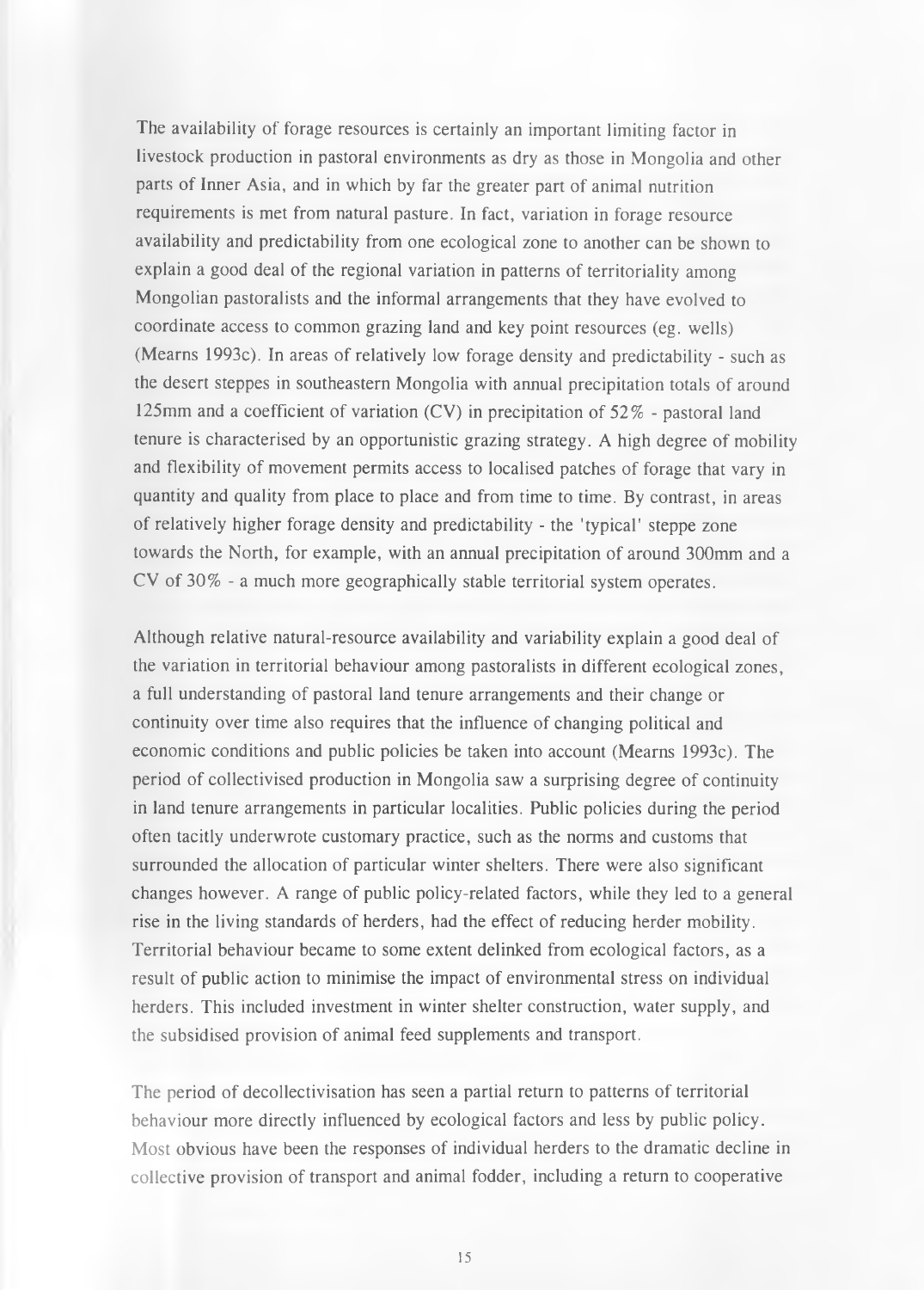hay-making within neighbourhood groups, and mutual assistance with base camp moves using draught animals. Many of these re-emergent forms of cooperation are based in local kinship-based networks. This transition process has been far from smooth however, and is also far from complete. In the short term at least, there has been an increase in the incidence of abuses of local norms of coordination over pasture use. Some of the reasons for this appear to include the large numbers of newcomers to herding, and the lower opportunity costs of free-riding behaviour by them.

Evolved coordination norms over pasture use include seasonal pasture deferral in the more productive regions; and priority to customary owners of winter and spring shelter sites, to previous users of a pasture site where some mark or a dung pile has been left, or to first-comers. As with many social norms, these informal rules have become largely internalised in herders' everyday patterns of behaviour, so that they are rarely acknowledged explicitly. It is usually only when conflicts arise, requiring conscious arbitration, that they are shown to be in evidence. One's reputation among neighbouring herders (many of whom are relatives), and the need to cooperate with them in other activities such as herding, hay-making and the like, are sufficiently strong most of the time that herders tend to abide by local norms of pasture use (Mearns 1993b).

In the period of economic and political transition following decollectivisation however, two contradictory trends can be identified: one which threatens to undermine coordination norms around local pasture use, and one which could potentially strengthen them. The first of these trends is the atmosphere of uncertainty that characterises the reform process. This contrasts markedly with the rigidities and limited individual freedoms of centuries of hierarchical, feudal organisation, followed by 70 years of central planning. The feudal state prior to collectivisation interfered relatively little with the day-to-day business of herd management, but provided a stable, ordered social formation within which it could go on. Similarly, under collectivisation, the bounds within which herders operated were clear, known and predictable.

Under the present conditions of structural chaos however, the necessary degree of institutional stability required for the upholding of group norms regarding land tenure, and for the potential exercise of sanctions within local groups, is absent. This uncertainty makes it difficult for herders to form mutual expectations of each others' actions. It tends to heighten the assurance problem of not knowing to what extent

16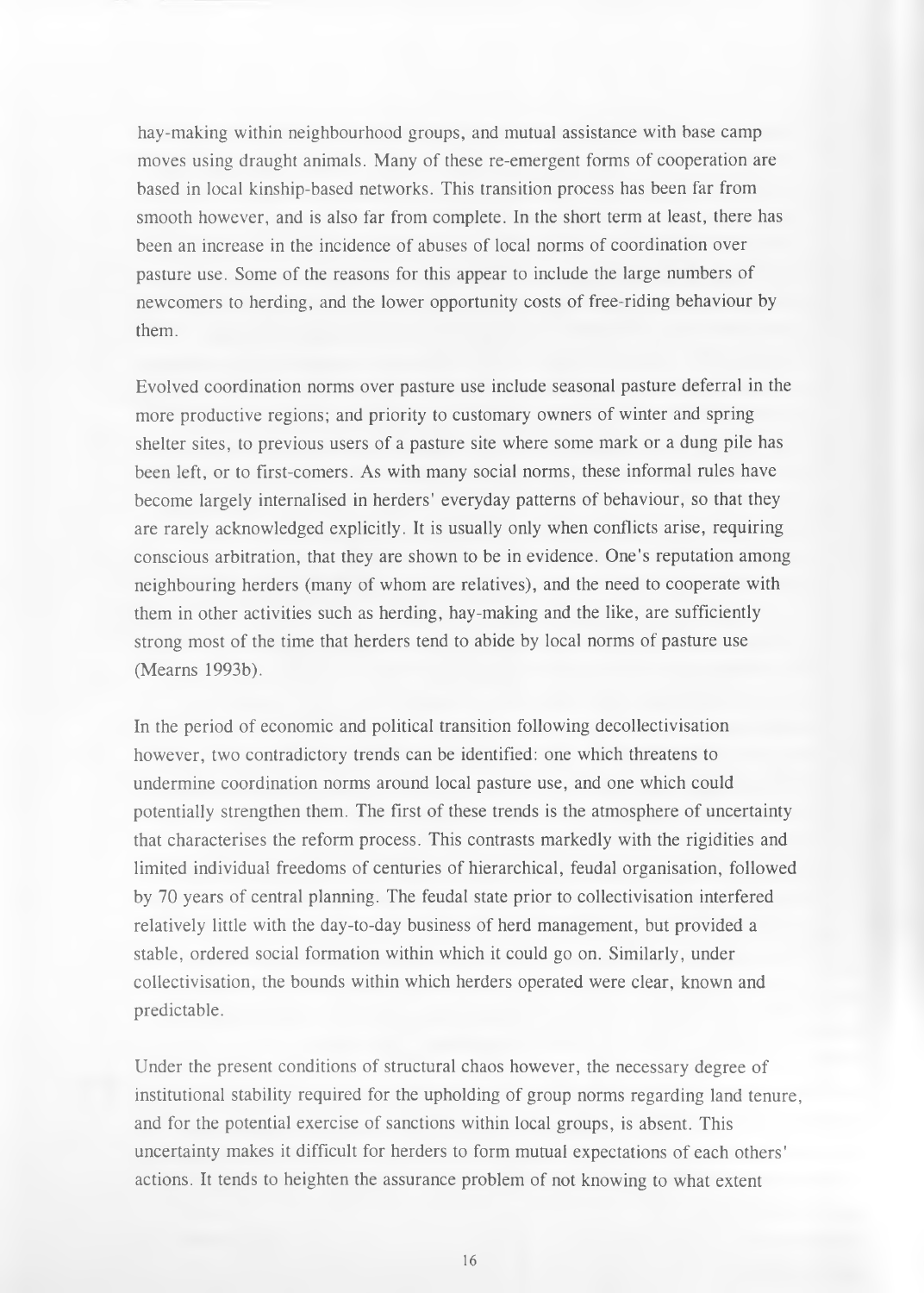other herders are likely to stint, or voluntarily exercise restraint, in their use of pasture. Other things being equal, individual herders are likely to perceive a lower threat of sanctions against free-riding behaviour. That is, the opportunity cost of attempting to maximise individual gain from the available pasture is perceived to be lower. While economic and political conditions are changing rapidly, it is difficult to learn from past experience in order to anticipate the behaviour of others, since a particular conjuncture of circumstances influencing one's own and others' decisions may never be repeated.

In one forest/mountain steppe area of Arkhangai province, for example, an orderly system of seasonal pasture deferral was beginning to come under threat during 1992, following the dissolution of the collective and the privatisation of its herds. A large group of more than twenty herding households moved to their autumn camps much earlier than usual. Those who moved first claimed at the time that they had moved only to build new shelters and stockyards following privatisation, but remained for several months, during which time they were joined by others. The group included both experienced herders and newcomers who had only recently acquired animals in the privatisation of the local collective's herds. They had moved against the advice of the *bag* (sub-district) leader, who was told that if he wanted them to return he would have to provide transport; they knew he would be unable to do so, given shortages of fuel and vehicle spare parts. Other local herders, normally members of the same community group, regretted not having moved with the renegade group, since they had missed out on the best grazing that year from their autumn pastures. However, the renegade group did not expect to take such action the following year, since they felt they had learned from their mistake during 1992, when the autumn pastures became heavily congested and grazed out before the end of the season (Mearns 1993a, 1993b).

Recent changes in the structure of the rural economy have contributed to this trend favouring individual free-riding behaviour. Most important among these is the surprising demographic factor of net urban-to-rural migration. On average, the total number of herding (rural) households across Mongolia increased by 25 percent during 1992. The individual figures for areas close to the capital city, Ulaanbaatar, were considerably higher (PALD 1993). This includes several different types of household, but numerically the most important are families leaving the city for the countryside in response to rising urban unemployment and economic uncertainty, who acquired animals through the privatisation of state and collective herds. These are 'newcomers' to herding, or urban-to-rural migrants. Field data from the relatively remote provinces

17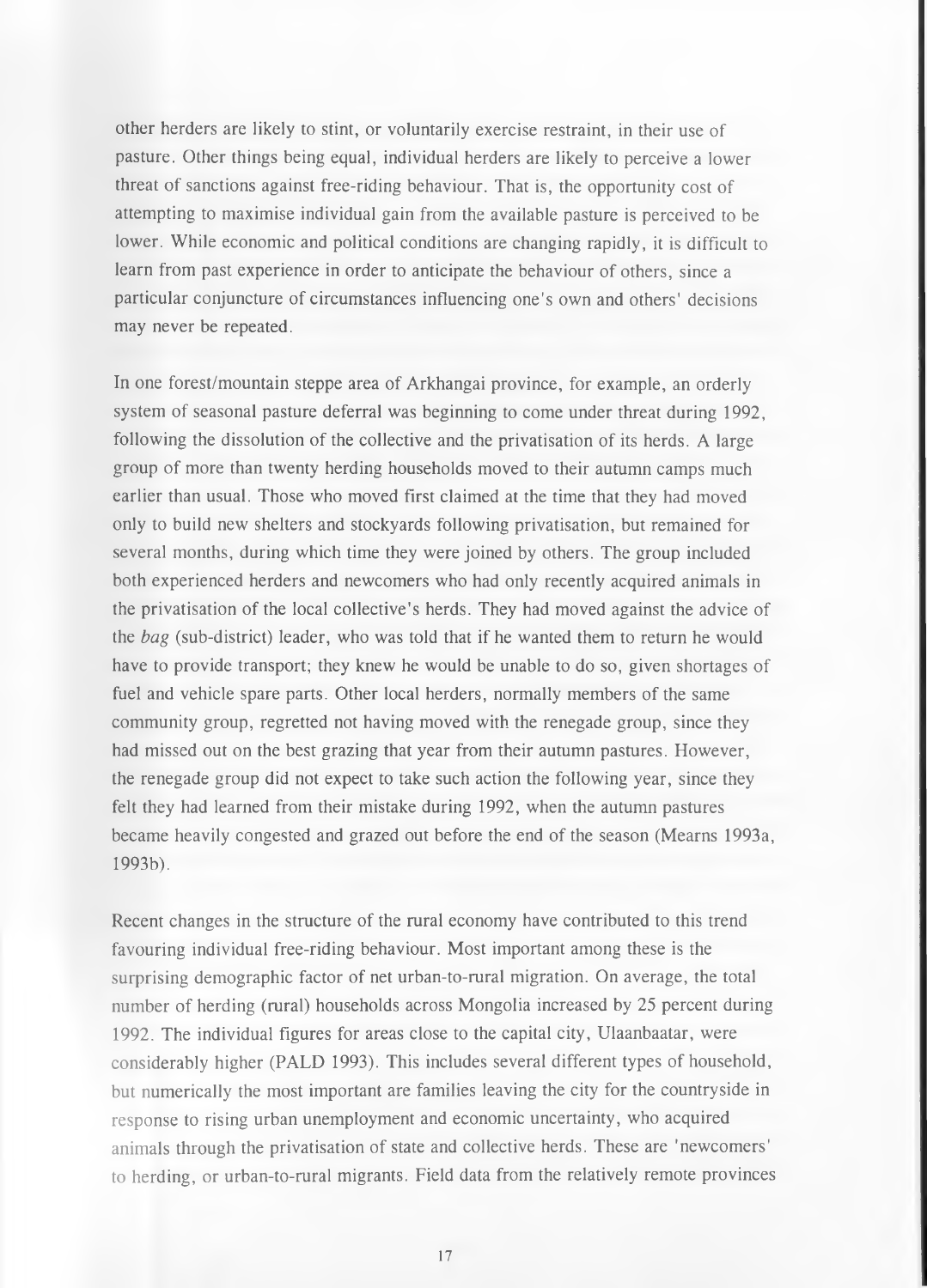of Arkhangai and Dornogobi suggest that they made up about 20% of total households in the communities surveyed.

This counter-intuitive, and probably temporary, increase in the number of herding households reflects a lack of alternative sources of livelihood. Livestock herding is perceived not so much as a secure and productive economic opportunity in itself, especially given low prices and formidable marketing constraints, but it does at least provide some measure of household food security. Even if producer prices were to rise substantially, the extra incentive to livestock production would be unlikely to lead to a commensurate rise in the total number of animals. A severe winter-spring feed constraint appears to have operated to keep the national herd below a ceiling of around 25 million head for several decades, in spite of efforts to increase its size by means of heavily subsidised fodder production and distribution under collectivisation (Swift 1995).

Even without an increase in total animal numbers, the increase in the number of herding households poses potential problems for sustainable land management within existing herding communities. The newcomers are usually less experienced herders, and less aware of the importance of local customs to coordinate use of grazing land. For example, they are more likely to stay at their winter pasture sites than to move to new pastures during the spring, autumn and summer. Newcomers also tend to move irregularly because they do not yet have winter shelters and established herding relationships within groups. They are often less integrated into rural communities, and are therefore less likely to take into account the benefits of cooperation with other herders in other ways, such as shared herding, helping to move camp, looking for lost animals, or making hay. Experienced herders of long standing in the community are more likely to cooperate with their neighbours over the use of grazing land, because they know that there are additional benefits to cooperation. The new herding households' primary loyalties are likely to remain towards the towns, rather than to the rural community.

In opposition to this trend favouring individual free-riding behaviour is the reemergence of local customary institutions, notably the *khot ail,* within which herders engage in various forms of mutual assistance. Under collectivisation, the decline of such labour-pooling arrangements was a contributory factor in the decline of customary mechanisms for coordinating and regulating pasture use and the arbitration of land disputes. Conversely, their strong re-emergence in contemporary Mongolia can be expected to increase the incentives for collective action in the management of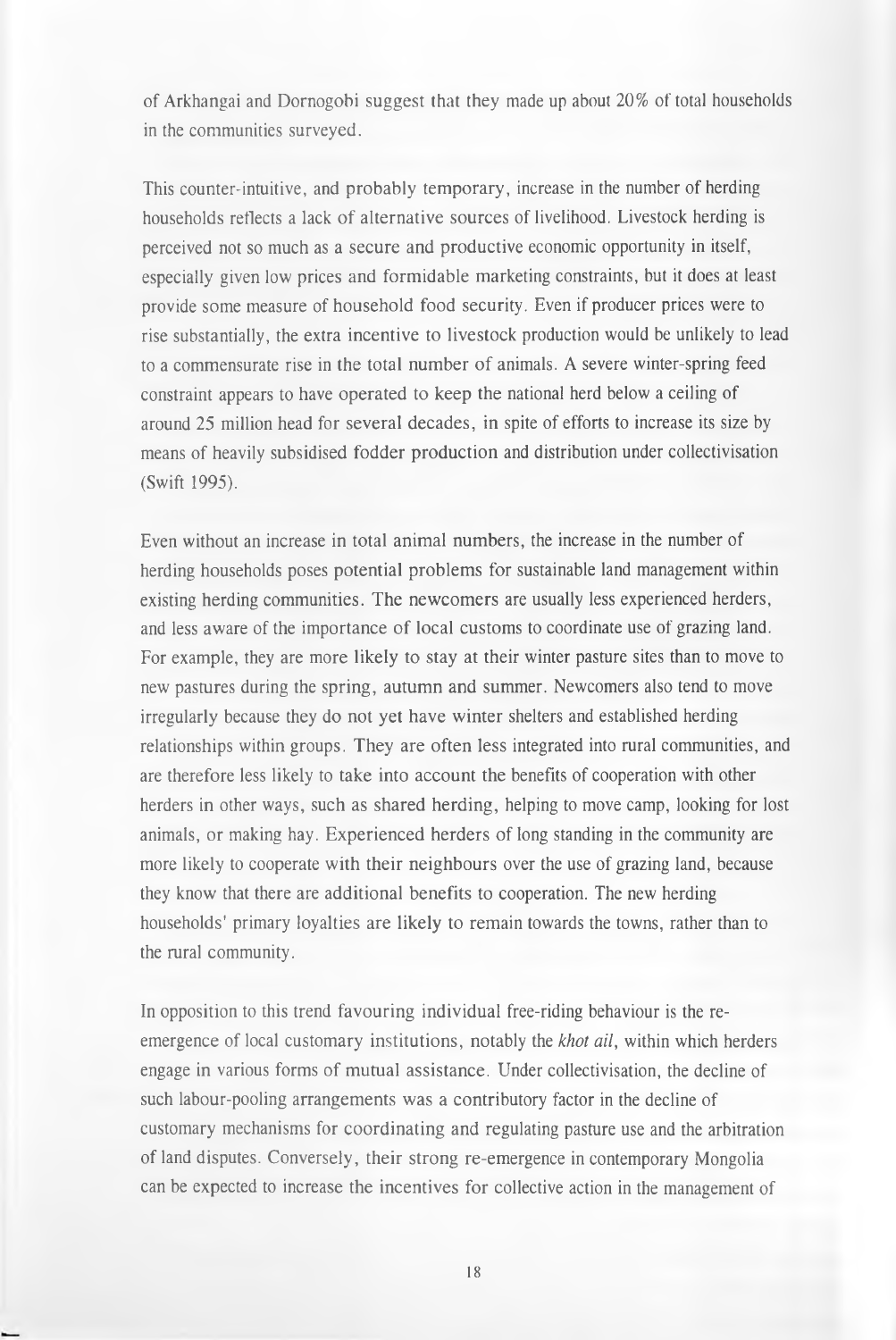common pastures. As argued elsewhere, this second, positive trend provides a key opportunity to strengthen pasture land management by building on and strengthening local community institutions as an integral component of land policy reform (Mearns 1993a; PALD 1993).

Lastly we should consider explicitly how the environmental entitlements of particular herding households and their individual members vary, even when faced with similar changes in macro-level 'structuring processes'. Once again, the link to environmental management practices and potential environmental change in these cases operates via the intermediate set of decisions around herd management, since livestock products are the principal livelihood source. Differentiation among herding households and their individual members takes several forms<sup>6</sup>. Different levels of skill and experience in herding have already been discussed in relation to newcomers to herding.

Differentiation between household members should not be underestimated, especially in the case of gender, which may critically affect the capacity of different individuals to respond to new economic opportunities that may arise with economic reforms. Women shoulder the greater part of household reproduction tasks (childcare, cooking, cleaning, etc) as well as a major share in production (eg. milking and dairy product processing). Owing to this double-bind on their time, women are usually much less mobile than are men, and less likely to be in a position to take advantage of new opportunities offered by trading and the marketing of livestock products.

Wealth differences are significant and growing (Cooper 1993). The size of the household herd is invariably the most important among the criteria identified in participatory wealth ranking exercises<sup>7</sup>, but other criteria consistently mentioned by herders are holdings of other assets (eg. gold and silver valuables and saddlery) and connections with influential people in the administration or 'friends in high places' (Mearns et al. 1992). Information on household demographic structure is implicit in the individual scores of households in such ranking exercises: households with a young age structure and high dependency ratio tend to be perceived as less well-off than those with more adult members. This reflects the lifecycle of a herding

 $6$  Unlike in other parts of Inner Asia, ethnic divisions are not very significant in Mongolia. Over 90% of the population are Khalkh Mongols, although significant pockets of other ethnic groups (eg. Kazakhs) are found in the Western provinces of Khovd and Bayanölgii.

 $7$  Wealth ranking (Grandin 1988) is one of a very large range of participatory research methods now in use for eliciting self-assessments of well-being and other forms of situational analysis on the part of local communities. For the most up-to-date survey of the state-of-the-art of 'participatory rural appraisal' **(PRA), see Chambers (1994a, 1994b, 1994c).**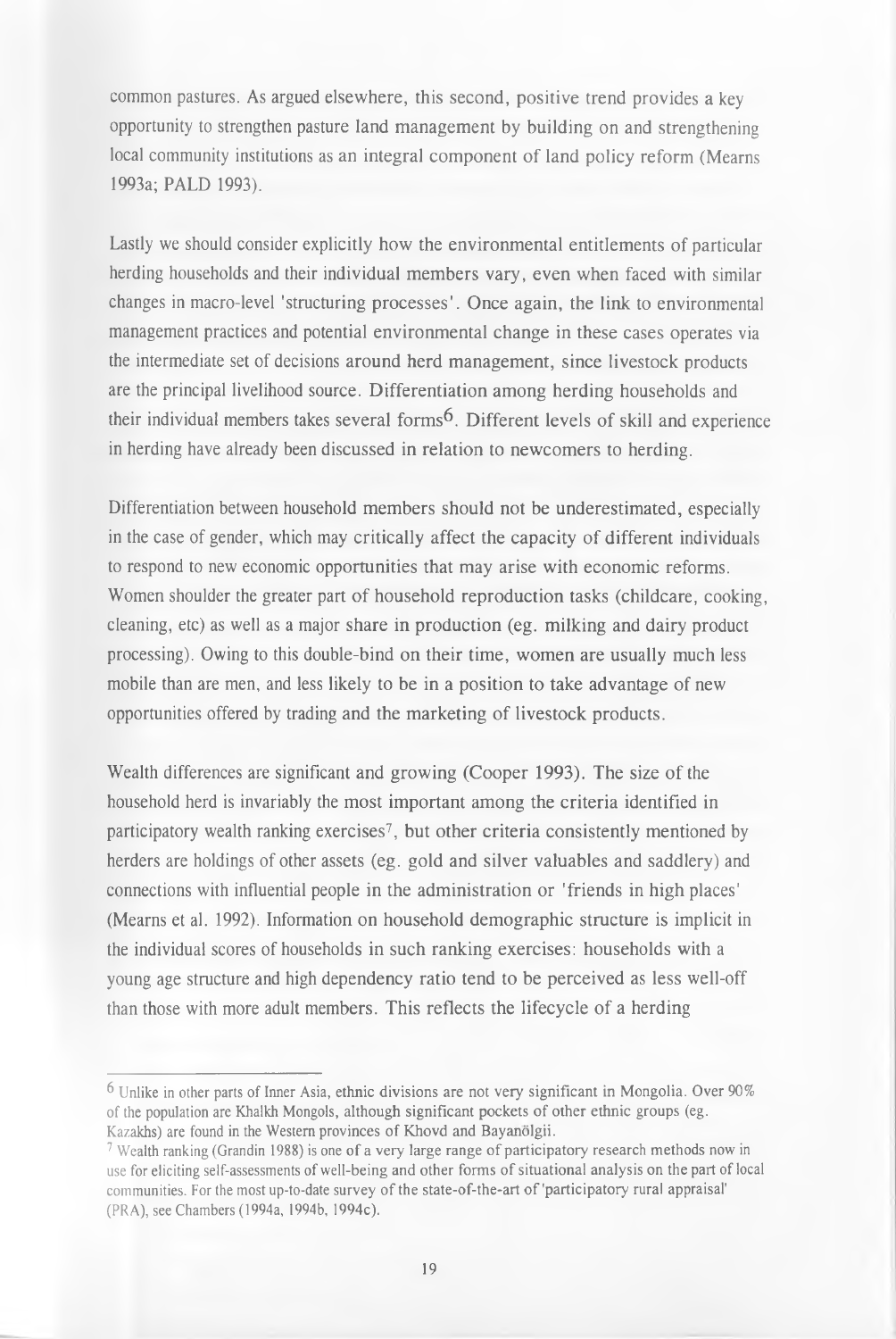household: it takes some years to build up a large herd and to become proficient in herding and animal management skills.

A 'stepped' relationship tends to operate between the household size and herd size: the number of animals may increase only up to a certain point before additional household members are required to care for them. If animals of several species are considered, this relationship become more complex. There are significant economies of scale to be gained in cooperating with other households so as to pool the herds of large (cattle/yak and/or horses) and small stock (sheep and goats), and to take turns in taking them to pasture each day.

During the period of collectivised production (1940s-80s), collective members were allocated a certain number of animals of a single species by their collective, and were paid a salary for fulfilling their production quotas. After animals began to be privatised and restrictions on private herd sizes were lifted around 1991, most herding households returned to the customary practice of maintaining a household herd with animals of several different species (Mearns 1992). Two important reasons for this seem to have been to increase the range of livestock products that could be produced within the household, given the difficulties and high costs incurred in obtaining essential items of food and clothing from the poorly functioning state sector or the still fledgling system of private traders; and to spread risk. Under collectivised production the pastoral collectives - effectively the state - bore the brunt of risk in livestock production by supplying subsidised inputs in the form of supplementary livestock feed during harsh winter periods, water, transport for moving camp, etc., and by making direct social welfare transfer payments. The transition to a market economy has meant that much of this risk is now being shouldered directly by individual herding households (Mearns 1993a; Templer et al. 1993).

In response to this increased risk burden, herding households have reponded in several ways, depending on their existing endowments of labour. One already alluded to is to increase various forms of mutual assistance with other households, notably through the kinship and other ties that bond the *khot ail* together. A second is the withdrawal of children (usually boys) from school owing to the increased demand for family labour following the start of privatisation of the collectivised herds. As table 1 illustrates, drawing on data for a single former brigade of a collective in a desertsteppe area of Dornogobi province, this practice is related both to the size of household herds (using wealth rank as a proxy) and to household size and age structure (Mearns et al. 1992). Although the sample size here is small  $(n=75)$ , the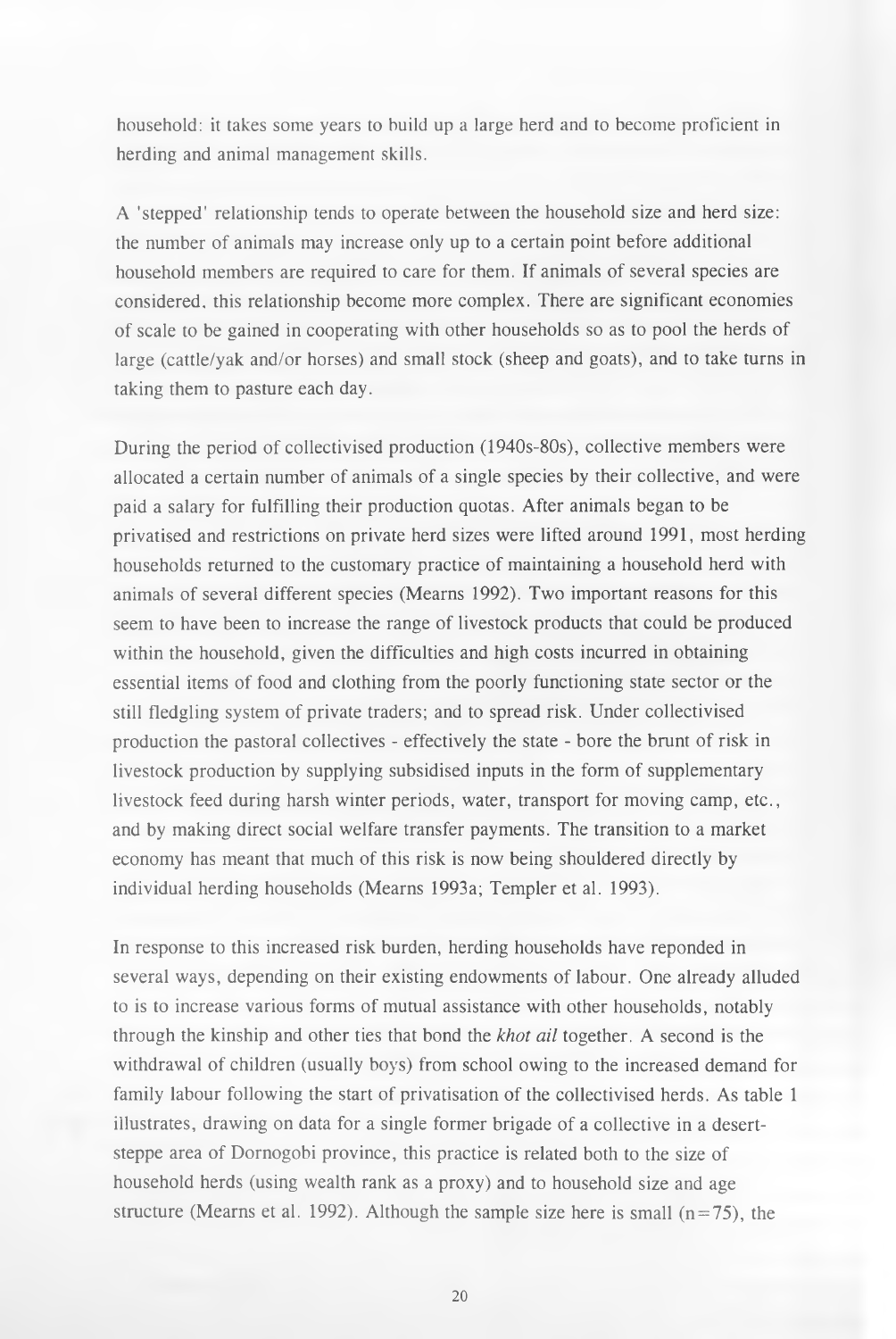data show a bimodal distribution. Households with absentee school children fall either in the 'poorer, large' quadrant (lower left), or in the 'richer, small' quadrant (upper right) of the matrix. The former need additional labour because they have few workers relative to dependents. The latter need additional labour because they have larger herds overall, while adult children may be attracted away from herding by alternative economic opportunities such as private trading. The labour constraint in herding has become more severe as households diversify their herds, but it takes different forms according to the wealth status, size and life-cycle stage of the household.

|                         |              | Workers as<br>(No.<br>$0 - 25$ | a percentage<br>households<br>$26 - 50$ | of household<br>per quartile,<br>51-75 | size $(\%)$<br>$n = 75$<br>$76 - 100$ |
|-------------------------|--------------|--------------------------------|-----------------------------------------|----------------------------------------|---------------------------------------|
| Wealth                  | I (richest)  | $\theta$                       | $\overline{4}$                          | 3<br>$\odot$                           | $\overline{7}$<br>$\odot$             |
| class                   | $\mathbf{H}$ | $\sqrt{a}$                     | 6                                       | $\overline{4}$                         | 7                                     |
| (No. of)<br>households) | III          | $\overline{2}$                 | 17<br>$\circledcirc \circledcirc$       | 5                                      | 6                                     |
|                         | IV (poorest) | $\theta$                       | $\overline{7}$                          | 5                                      | $\overline{2}$                        |

**Note: © indicates households with a child known to be permanently absent from school Source: Mearns et al. (1991)**

Table 1 Wealth, labour availability and school absenteeism

Analysis of annual household incomes in six sample districts in 1993 found that the average per capita incomes (net of own consumption) of the poorest households were around a third less than those of middle income and nearly half of those of richer households (Cooper 1993). This resulted in clear differences in income and expenditure patterns between richer and poorer households. The proportion of sales of livestock and livestock products was highest for the poorest households, owing to their need to sell products in order to purchase basic goods (eg. flour) in spite of the unfavourable terms of trade that confront rural producers. Wealthier households have the option of withdrawing from the market until conditions are more favourable.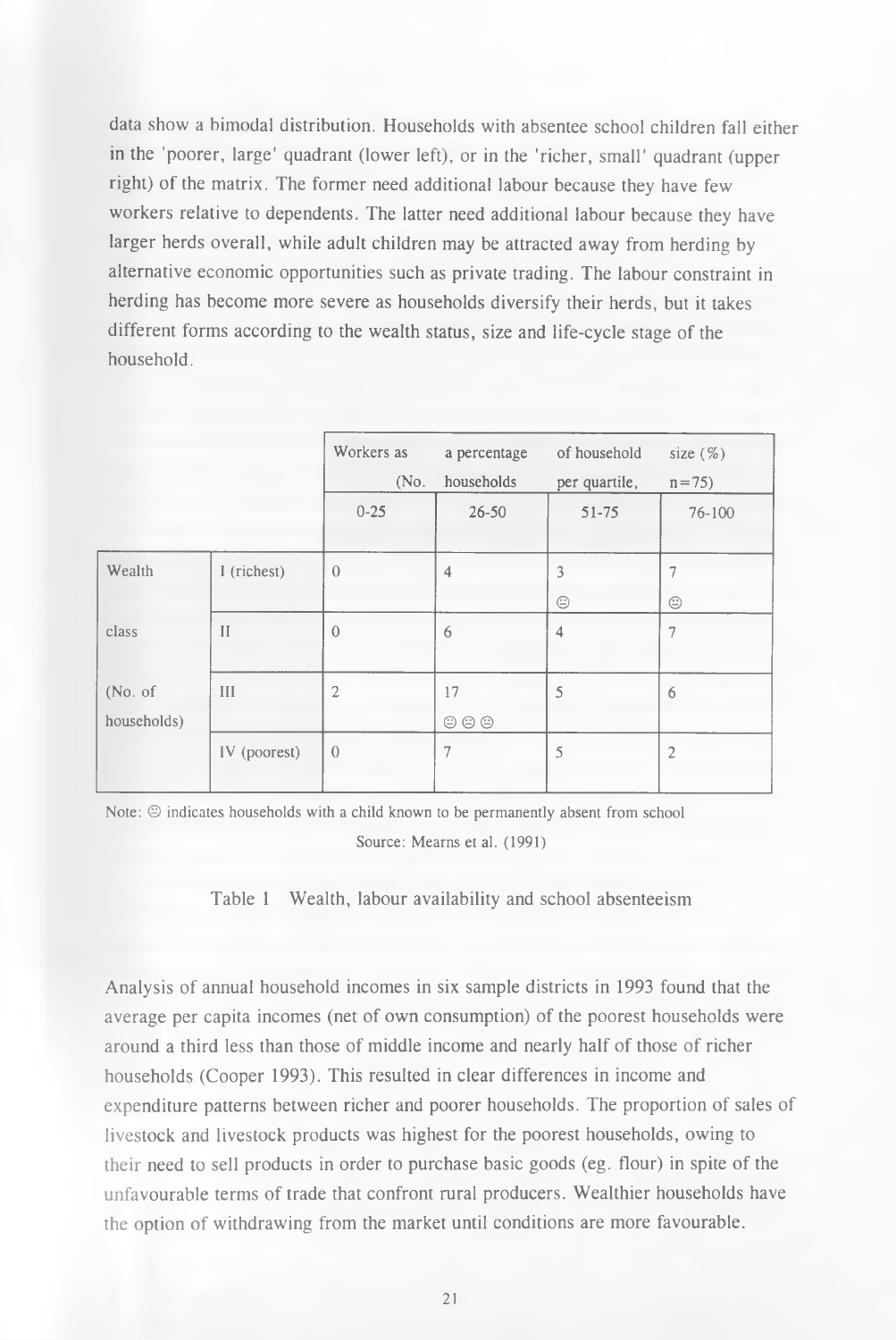Indeed, the poorest households in the sample spent the highest proportion of their income on purchased foodstuffs (especially flour) and least on clothing and essential inputs such as prepared animal fodder and hay. Instead of the latter they relied on home-produced feed supplements, at some potential cost in terms of animal productivity.

## **Conclusion: three themes**

This paper has argued that the uses of RNRs, and their consequences for sustainability, are mediated in intended and unintended ways by various forms of institutional arrangement. In the case of Mongolia, sustainable RNR use and management is seen to depend on the continuing viability of pastoral management systems well adapted to a harsh and variable environment, as has been documented throughout this century by early Soviet geographers and others (Aubin 1993). There are new constraints, however, such as localised population pressure, and new forms of market penetration, to which there need to be appropriate institutional responses. Existing theory around the notion of sustainable development remains inadequate in relation to these institutional dimensions of RNR exploitation and preservation, although significant progress is being made in this regard. The environmental entitlements framework presented here is intended as a further step in this direction.

From the Mongolia case study set out in this paper using the environmental entitlements framework, three salient themes emerge. These are relevant to a consideration of the links between environment and development in all of the postsocialist transitional economies of Asia, as well as in considering the institutional dimensions of RNR use and their role in ecosystem preservation more generally.

The first theme is **institutional scarcity.** One of the most powerful insights from recent social science theory that has yet to be placed squarely on the environment and development agenda is from the new institutional economics: "when it is costly to transact, institutions matter" (North 1990, pl2). Transaction costs include search costs (identifying opportunities), bargaining costs (agreeing among the relevant parties to a certain course of action), and monitoring and enforcement costs. Institutions operate to reduce or offset transaction costs by regularising and making predictable transactions between individuals. All forms of property - private, common, or state involve transaction costs. Clearly defined property rights, whether formal or customary, represent an institutional arrangement that reduces uncertainty in exchanging and enforcing rights to gain access to and control particular resources (Eggertsson 1990). Coordination norms around pasture use in Mongolia, for example,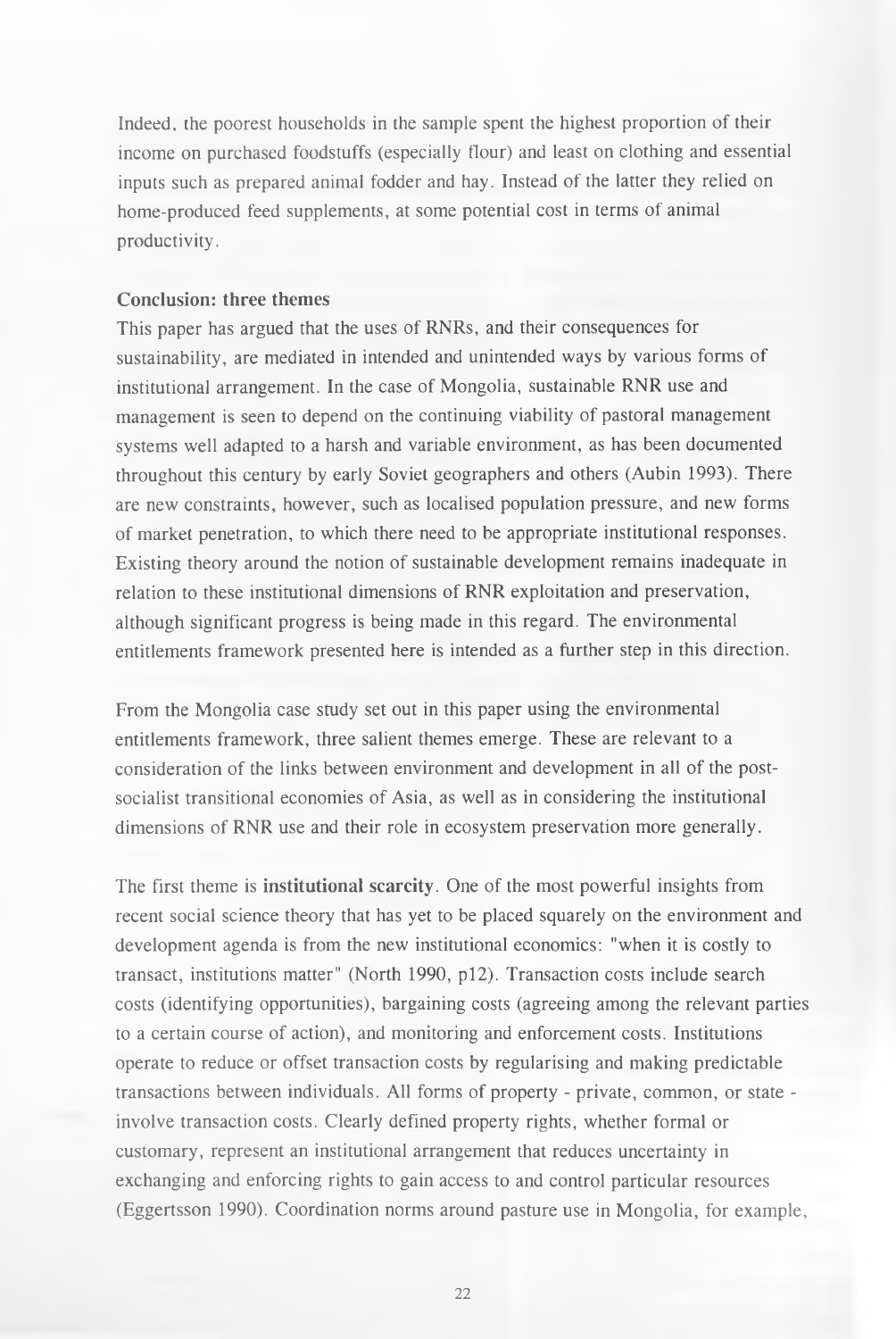are such ingrained social norms for most experienced herders that the transaction costs incurred in deciding who gets to graze where and when are reduced to a minimum: the institutional arrangements operate at the level of the sub-conscious.

Owing to the extremely high transaction costs entailed in making a major economic and political transition at the level of an entire economy, the value of pre-existing institutional arrangements for ensuring that economic affairs may continue should not be underestimated. In Mongolia's earlier macroeconomic transition - from feudalism to socialism - with the advent of central planning and collectivisation, the continuity of certain institutional arrangements may have saved the day. For example, had the reform of administrative boundaries been fully complete in the 1930s, so that herders would have been prevented from moving across administrative boundaries even when these dissected their customary routes of transhumance, the consequences for livestock production could have been disastrous. As it was, herders continued to move illegally across the new district boundaries when necessary, thereby safeguarding production on behalf of the collectives; the state was, fortunately, unable adequately to police such transgressions. In a similar vein, recent research in Mongolia has shown that Mongolian citizens used their privatisation vouchers to invest in the enterprises that employ them, even when this is not in their direct economic interest. This includes the new rural enterprises that have replaced the herding collectives. These investors apparently seek to retain an environment that is 'known and comfortable' and that minimises disruption (Korsun and Murrell 1994).

The second, related theme is the distinction between **government and governance.** These are not at all the same thing. Governance is broadly understood to refer to the exercise of legitimate authority in transacting affairs. It involves the maintenance of social order through endogenously evolved sets of rules, or some combination of locally evolved and externally imposed rules sets. Government, by contrast, is one aspect of governance, referring specifically to the role of external authorities in maintaining social order. In the absence of government, either because external sets of rules have not so far been devised in specific contexts (such as legislation designed to protect the environment), or because weak administrative capacity hinders the enforcement of law and policy, governance - or the lack of it - becomes entirely a question of endogenously evolved sets of rules.

With respect to natural resources, government refers to the *de jure* set of rules as set out in statutory law and state policy relating to natural resource ownership, tenure and use; and the administrative framework through which it is implemented. The broader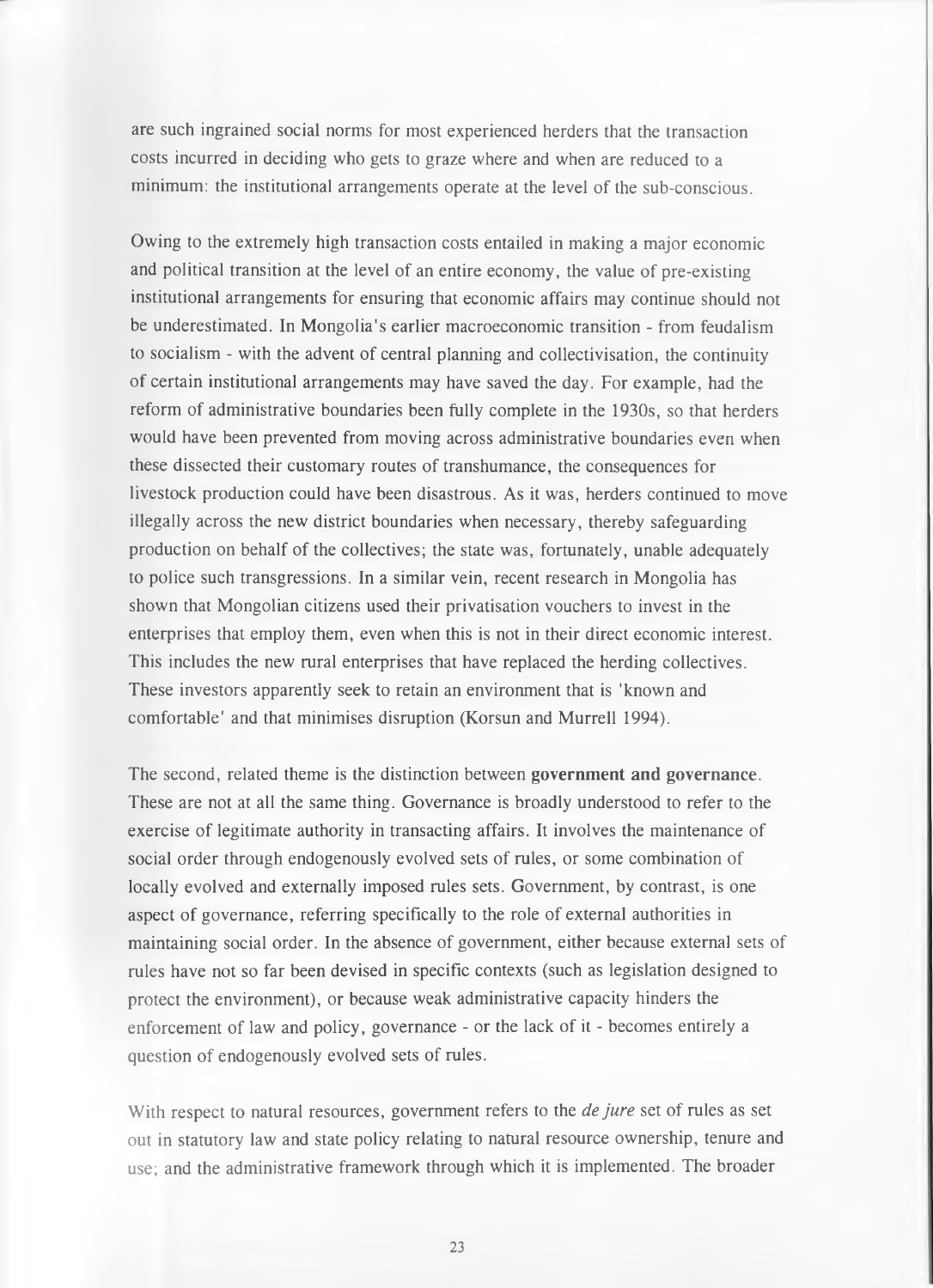concept of governance refers to the sum of rules sets that apply *de facto*. It thus includes the customary rules that also influence who has access to and control over natural resources, how, and at what times; the extent and manner in which those rules are monitored and enforced; and the traditional or other systems of authority through which they may be legitimated. In some cases, the operation and manner of enforcement of statutory law may be in harmony with customary practices, in which case government supports governance. Perhaps more commonly, in cases such as the introduction of smaller administrative units in Mongolia during the 1930s, the *de jure* and *de facto* sets of rules come into conflict. Government may undermine customary structures of authority that contribute to the successful regulation of natural resource use, and in so doing hinder effective governance. It is emphasised that neither governance nor government, or the specific rules sets that make them up, entirely determine actual natural resource management practices; however, they are one of the most important influences over patterns of interaction between resource users.

The final theme is the question of **ecologies at disequilibrium,** and brings us full circle to the issue of natural-resource scarcity. Earlier in this paper the question of forage density and predictability was raised. In practice, there is a high degree of observed covariance between low resource density and low resource predictability. In arid environments precipitation is the major limiting factor on plant growth, and is generally characterised by a high interannual coefficient of variation (CV). This is one of the cornerstones of the recent literature on 'new' ecological thinking as applied in the context of range ecology and management in dryland Africa (Westoby et al. 1989; Behnke et al. 1993; Walker 1993; Scoones 1994). In this literature attention is drawn to a continuum between equilibrial and non-equilibrial systems, according to the degree to which the biotic components of the grazing ecosystem (net primary productivity of forage, wild and domestic herbivore populations) achieve stability such that their dynamics have a significant influence over one another by means of internal feedbacks. In non-equilibrial systems, which evidence suggests are those in which precipitation CVs exceed about 33 percent, it is unlikely that there will be sufficient ecosystem stability for the density of grazing animals to influence significantly long-run forage availability, since this is determined primarily by variability in the external factor of precipitation itself.

Research in Mongolia has shown that this rule-of-thumb criterion is met for something in the order of half the total area of the country. Much of the rest of Inner Asia also constitutes dryland environments that are characterised by variability and non-equilibrium dynamics. The implications for pastoral development policy are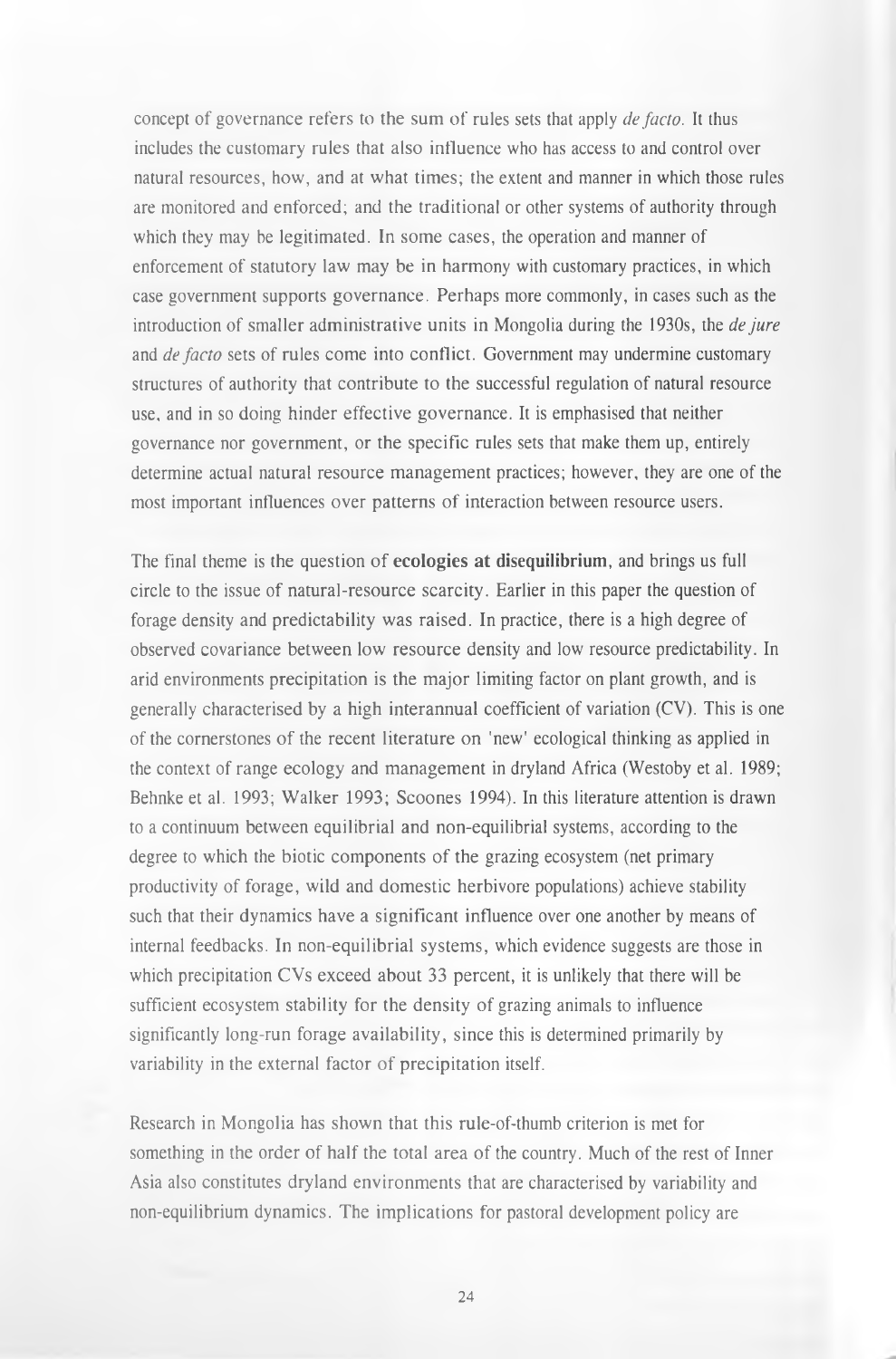enormous. Conventional range management practice is predicated on the idea of controlling the stocking rate of grazing animals so as to control the rate of forage exploitation and possible deterioration. As Mongolian herders know only too well, however, long-run forage condition in non-equilbrium environments is affected more by variability in precipitation.

Indigenous pastoral resource management practices based on opportunistic grazing strategies, well-adapted to non-equilibrium ecological dynamics, have proven themselves to be productive and resilient and deserve support through appropriate forms of policy reform (PALD 1993). In the area of land tenure, rather than attempt to clarify property rights over grazing land at the level of individual herders or herding camps, these should seek to build on existing, scarce institutions at community level, thereby capitalising on centuries of experience embodied in social norms of pasture use. Any other course of action would incur extremely hgh transaction costs in terms of herding livelihoods, foregone production and environmental damage. At the same time, such a process of reform would bring structures of government effectively in line with structures of effective governance in the management of natural resources.

#### **References**

- ALLEN (P.), 1993. *Food for the future: conditions and contradictions of sustainability,* London & New York, John Wiley.
- AUB1N (F.), 1993. Renouveau Gengiskhanide et nationalisme dans la Mongolie postcommuniste, *Cahiers d'etudes sur la Mediterranee orientale et le monde turco-iranien* 16 : 137-206.
- BAZARGÜR (D.), SHIIREV-ADIYA (C.), and CHINBAT (B.), 1992. Territorial organisation of Mongolian pastoral livestock husbandry in the transition to a market economy, *PALD Research Reports* No.1, Institute of Development Studies, University of Sussex, 14p.
- BEHNKE (R.H.), 1994. Natural resource management in pastoral Africa, *Development Policy Review* 12 : 5-27.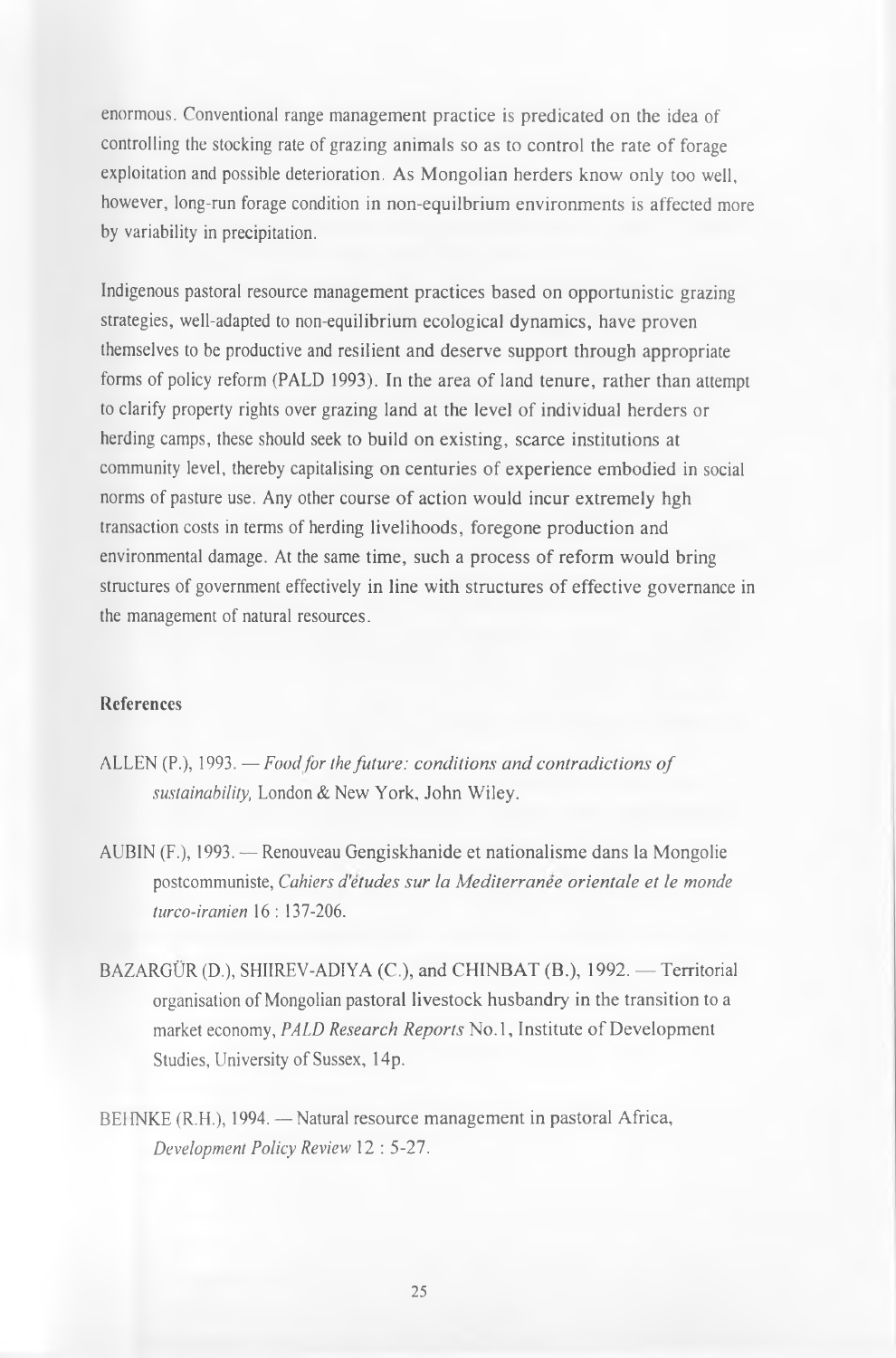BEHNKE (R.H.), SCOONES (I.), and KERVEN (C.), eds., 1993. — *Range ecology at* disequilibrium: new models of natural variability and pastoral adaptation in *African savannas,* London, Overseas Development Institute, 248p.

BINNS (T.), 1995. — *People and environment in Africa.* London, John Wiley.

- BLA1KIE (P.) and BROOKFIELD (H.), 1987. *Land degradation and society,* London & New York, Methuen, 296p.
- BOSERUP (E.), 1965. *The conditions of agricultural growth*, London, Allen & Unwin (Reprinted by Earthscan Publications, 1993, 124p).
- BRAUTIGAM (D.), 1991. Governance and economy: a review, *Policy Research Working Papers* No. 815, Washington, DC, The World Bank, 48p.
- BROMLEY (D.W.), 1989. Institutional change and economic efficiency, *Journal of Economic Issues* 23 (3) : 735-759.
- BRYANT (R.L.), 1992. Political ecology: an emerging research agenda in Third World studies, *Political Geography Quarterly* 11 (1) : 12-36.
- CHAMBERS (R.), ed., 1989. Vulnerability: how the poor cope, *IDS Bulletin* 20 (2) : 1-74.
- CHAMBERS (R.), 1990. Microenvironments unobserved, *Gatekeeper Series* No. 22, London, Sustainable Agriculture Programme, International Institute for Environment and Development, 16p.
- CHAMBERS (R.), 1994a. The origins and practice of participatory rural appraisal, *World Development* 22 (7): 953-969.
- CHAMBERS (R.), 1994b. Participatory rural appraisal (PRA): analysis of experience, *World Development 22* (9) : 1253-1268.
- CHAMBERS (R.), 1994c. Participatory rural appraisal (PRA): challenges, potentials, and paradigm, *World Development 22* (10) : 1437-1454.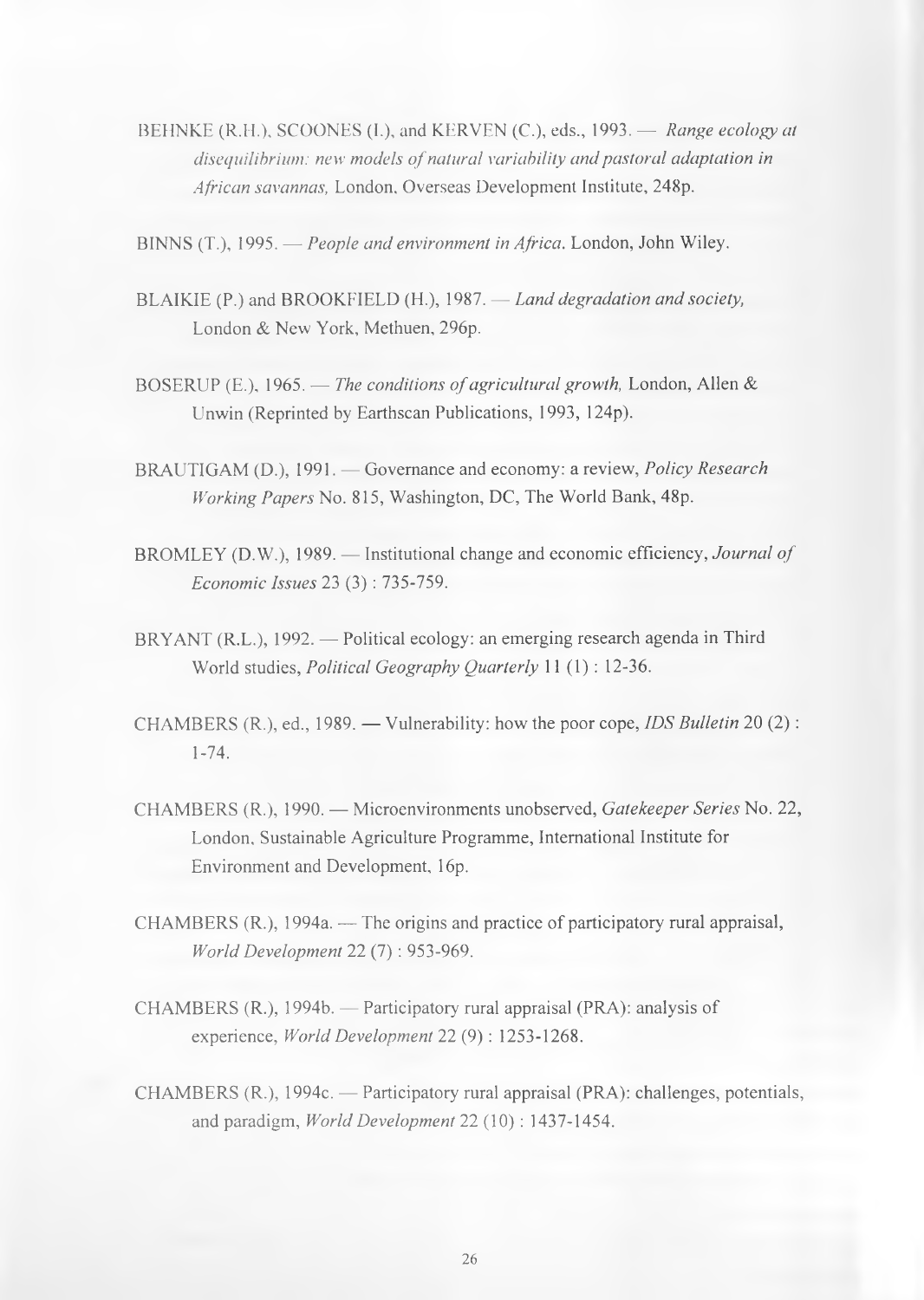- CHAMBERS (R.), PACEY (A.), and THRUPP (L.A.), eds., 1989. *Farmer first: farmer innovation and agricultural research*, London, IT Publications, 218p.
- COLLINS (P.) and NIXSON (F.), 1993. Managing the implementation of'shock therapy' in a land-locked state: Mongolia's transition from the centrally planned economy, *Public Administration and Development* 13 : 389-407.
- COOPER  $(L)$ , 1993. Patterns of mutual assistance in the Mongolian pastoral economy, *Nomadic Peoples* 33 : 153-162.
- DE JANVRY (A.), SADOULET (E.), and THORBECKE (E.), eds., 1993. State, market, and civil organisations: new theories, new practices, and their implications for rural development, *World Development* 21(4): 565-689.
- DE WAAL (A.), 1989. *Famine that kills: Darfur, Sudan, 1984-1985,* Oxford, Clarendon Press, 258p.
- DREZE (J.) and SEN (A.), 1989. *Hunger and public action,* Oxford, Clarendon Press, 373p.
- DURNING (A.B.), 1989. Poverty and the environment: reversing the downward spiral, *Worldwatch Papers* No. 92, Washington, DC, Worldwatch Institute, 86p.
- EDSTRÖM (J.), 1993. The reform of livestock marketing in post-communist Mongolia: problems for a food secure and equitable market development, *Nomadic Peoples* 33 : 137-152.
- EGGERTSSON (T.), 1990. *Economic behavior and institutions,* Cambridge, Cambridge University Press, 385p.
- FERNANDEZ-GIMENEZ (M.), 1993. The role of ecological perception in indigenous resource management: a case study from the Mongolian foreststeppe, *Nomadic Peoples* 33 : 31-46.
- GASPER, (D.), 1993. Entitlements analysis: relating concepts and contexts, *Development and Change* 24 : 679-718.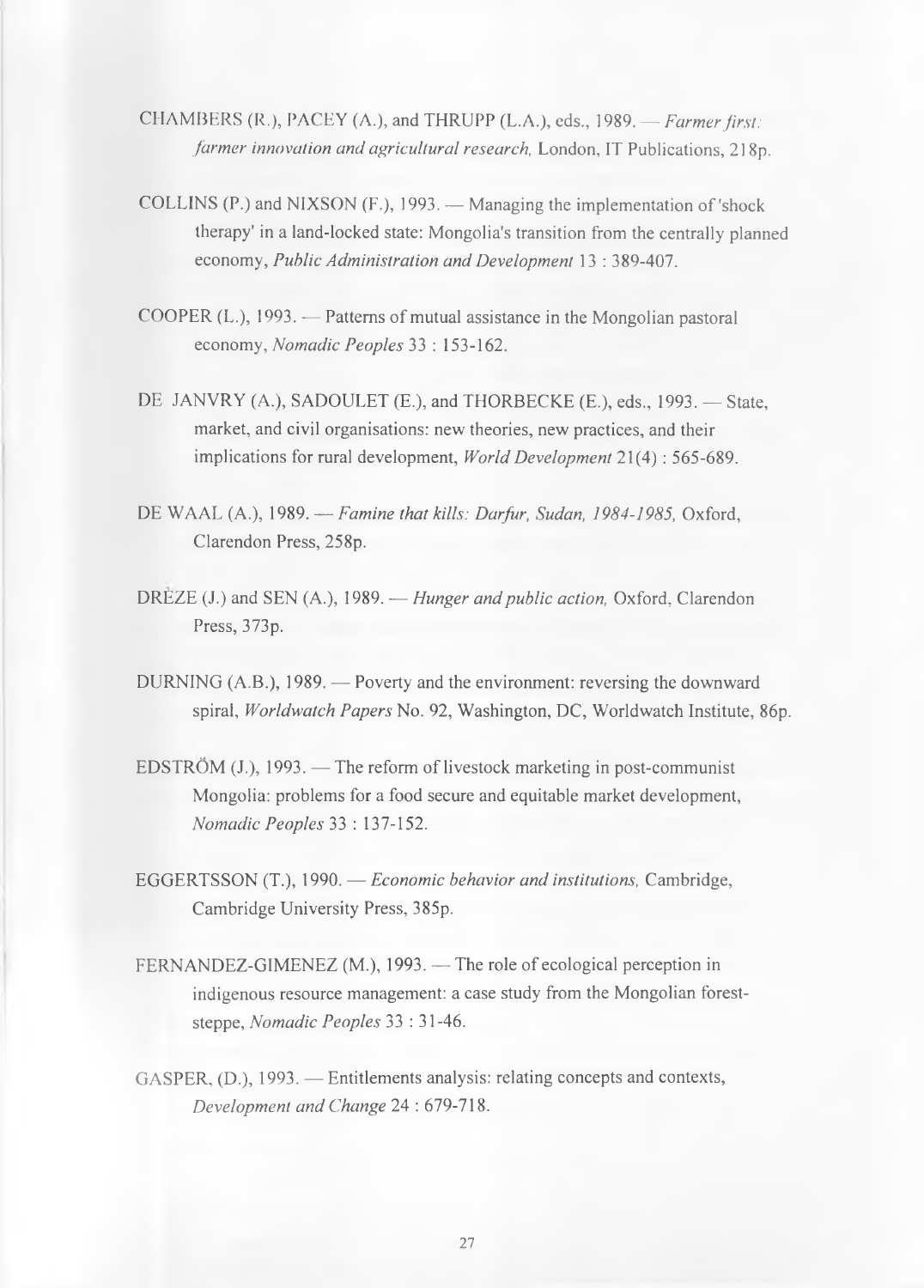- GILL  $(G<sub>i</sub>)$ , 1993. OK, the data's lousy, but it's all we've got (being a critique of conventional methods). *Gatekeeper Series* No. 38, London, Sustainable Agriculture Programme, International Institute for Environment and Development, 17p.
- GRANDIN (B.), 1988. *Wealth ranking in smallholder communities: a field manual.* London, IT Publications, 49p.
- IBRD, 1990. *Poverty World Development Report 1990,* Oxford, Oxford University Press for The World Bank, 260p.

IVES (J.) and MESSERLI (B.), 1989. — *The Himalayan dilemma: reconciling development and conservation,* London, Routledge, 295p.

- KORNAI (J.), 1990. The affinity between ownership forms and coordination mechanisms: the common experience of reform in socialist countries, Journal of *Economic Perspectives* 4 (3) : 131-147.
- KORSUN  $(G)$  and MURRELL  $(P)$ , 1994. Ownership and governance on the morning after: the initial results of privatisation in Mongolia, *IRIS Working Papers* No. 95, College Park, Maryland, Center for Institutional Reform and the Informal Sector (IRIS), University of Maryland, 27p.
- LEACH (M.) and MEARNS (R.), 1991. *Poverty and environment in developing countries: an overview study,* Swindon, Economic and Social Research Council, Global Environmental Change Programme, 83p.
- LEE (E.), 1993. Initiating transition in a low-income dualistic economy: the case of Mongolia, *International Labour Review* 132 (5-6) : 623-638.

LIPTON (M.), 1991. — A note on poverty and sustainability, *IDS Bulletin* 22 (4) : 12- $16.$ 

LIPTON (M.) and MAXWELL (S.), with EDSTROM (J.) and HATASHIMA, (H.), 1992. — The new poverty agenda: an overview, *IDS Discussion Papers* No. 306, Institute of Development Studies, University of Sussex, 42p.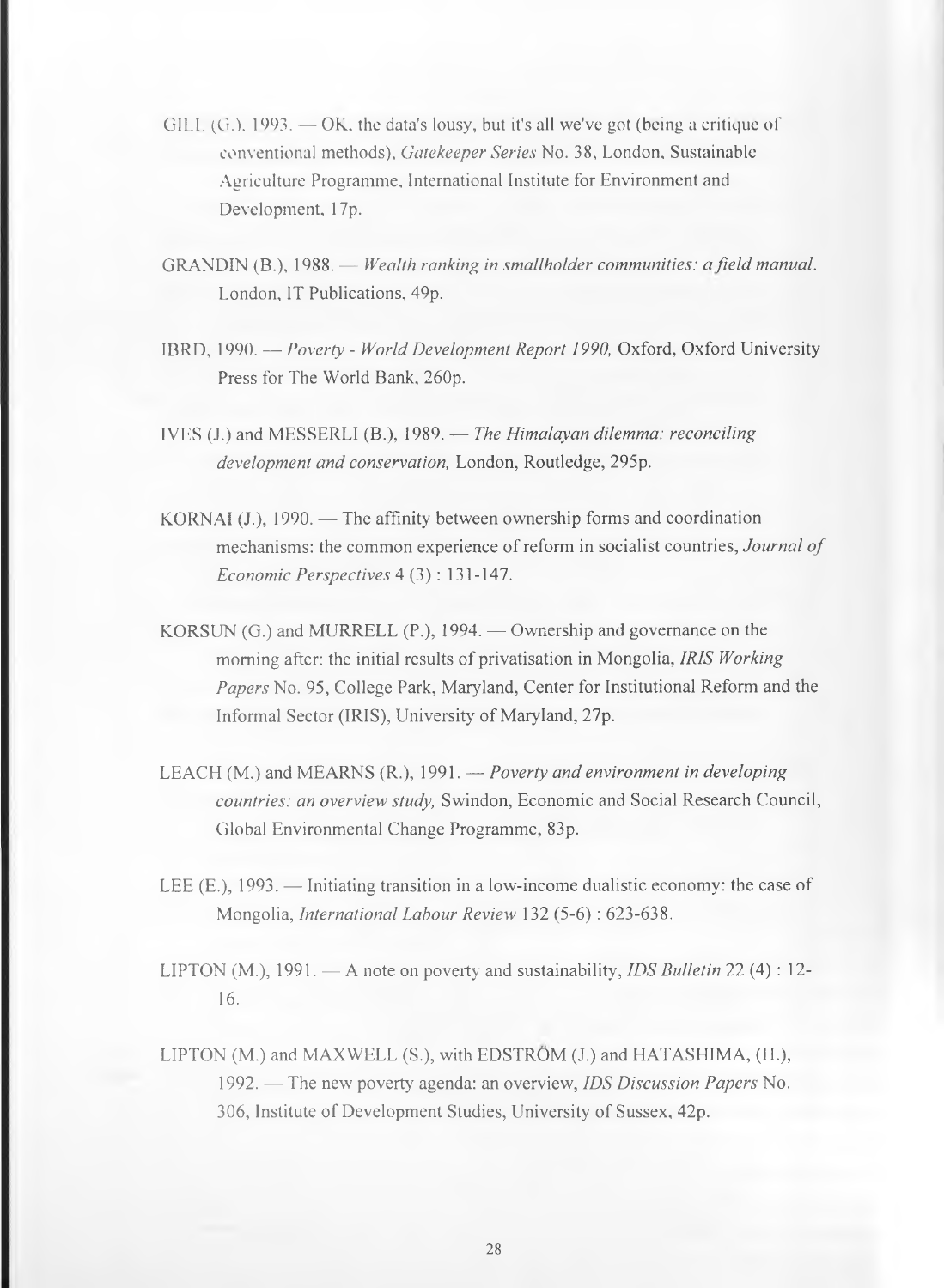- LITTLE (P.D.) and HOROWITZ (M.M.), eds., 1987. *Lands at risk in the third world: local-level perspectives,* Boulder, Westview Press, 416p.
- MCNICOLL (G.) and CAIN (M.), eds., 1990. *Rural development and population: institutions and policy,* Oxford, Oxford University Press, 366p.
- MEARNS (R.), 1992. Steppes towards privatisation: changing pastoral strategies, *ILEIA Newsletter* 8 (3): 6-7.
- MEARNS (R.), 1993a. Pastoral institutions, land tenure and land policy reform in post-socialist Mongolia, *PALD Research Reports* No. 3, Institute of Development Studies, University of Sussex, 107p.
- MEARNS (R.), 1993b. Local institutions and common-pool grazing management in post-socialist Mongolia, Paper presented at the *Fourth Annual Conference of the International Association for the Study of Common Property, Manila, 15-19* June 1993, 24p.
- MEARNS (R.), 1993c. Territoriality and land tenure among Mongolian pastoralists: variation, continuity and change, *Nomadic Peoples* 33 : 73-103.
- MEARNS (R.), 1995. "Institutions and natural resource management: access to and control overwoodfuel in East Africa" in BINNS (ed. 1995): 103-114.
- MEARNS (R.), SHOMBODON (D.), et al., 1992. Direct and indirect uses of wealth ranking in Mongolia, *RRA Notes* 15 : 29-38. London, Sustainable Agriculture Programme, International Institute for Environment and Development.
- MILNE (E.), LEIMONE (J.), ROZWADOWSKI (F.), and SUKACHEVIN (P.), 1991. — *The Mongolian People's Republic: towards a market economy,* Washington, DC, International Monetary Fund, 81p.
- MPR., 1991a. *Mongolia's economic situation, the government's reform programme and the role for external aid, Ulaanbaatar, Government of Mongolian People's* Republic.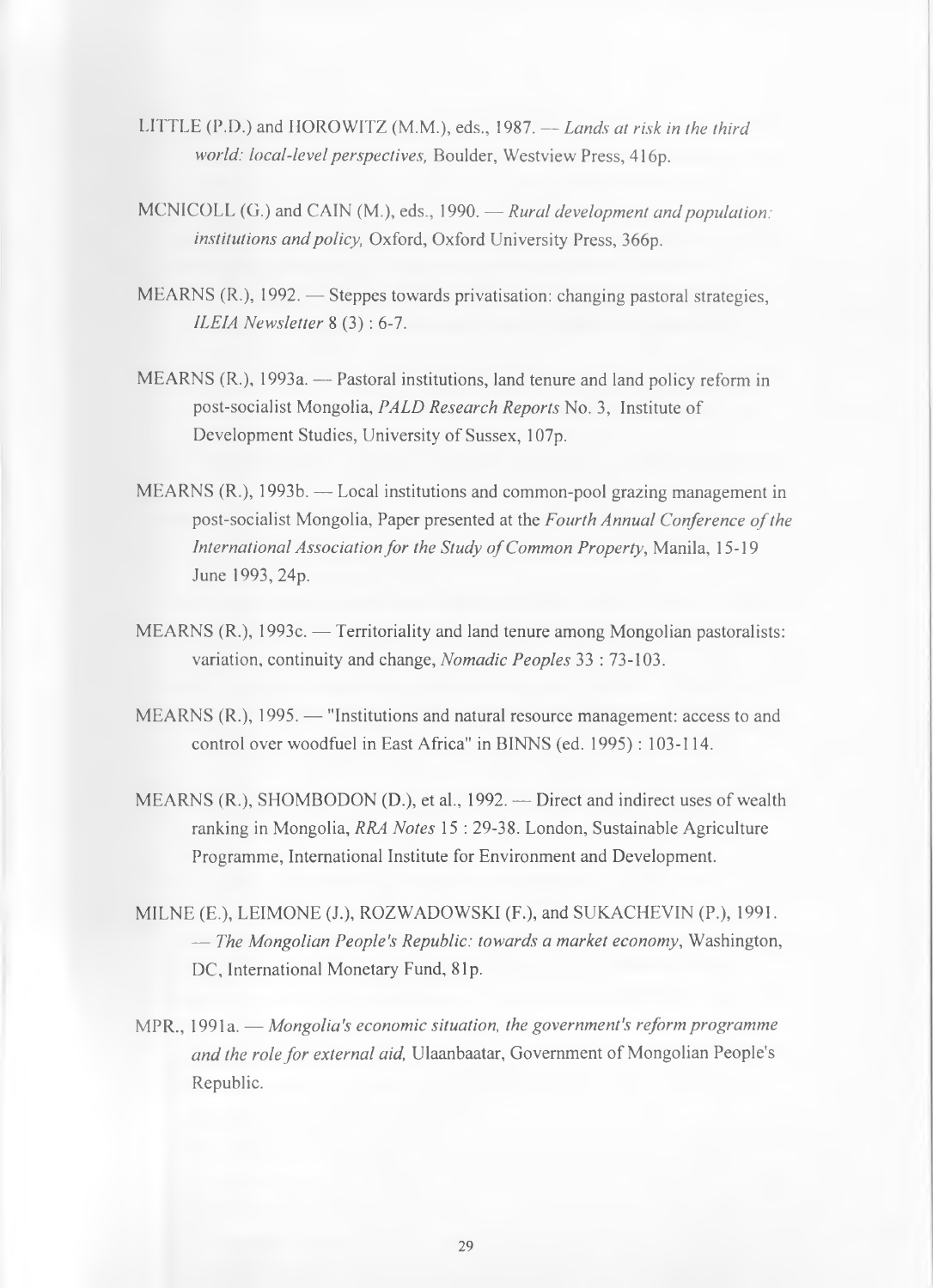- MPR., 1991b. *Mongolia National Report to the United Nations Conference on Environment and Development (UNCED),* Ulaanbaatar, Government of Mongolian People's Republic.
- MURRELL  $(P<sub>1</sub>)$ , DUNN  $(K<sub>1</sub>, T<sub>1</sub>)$ , and KORSUN  $(G<sub>2</sub>)$ , 1992. The culture of policy making in the transition from socialism: price policy in Mongolia, *IRIS Working Papers* No. 32, College Park, Maryland, Center for Institutional Reform and the Informal Sector (IRIS), University of Maryland, 26p.
- NORTH (D.C.), 1990. *Institutions, institutional change and economic performance,* Cambridge, Cambridge University Press, 152p.

NOZICK (R.), 1974. — *Anarchy, state and utopia,* New York, Basic Books.

- O'RIORDAN  $(T.)$ , 1988. "The politics of sustainability" in TURNER (ed. 1988) : 29-50.
- OSTROM (E.), ed., 1992. Institutions and common-pool resources, *Journal of Theoretical Politics* 4 (3) : 243-367.
- PALD, 1993. Options for the reform of grazing land tenure in Mongolia, *PALD Policy Options Papers* No.1, Institute of Development Studies, University of Sussex, 27p.
- PEPPER (D.), 1984. *The roots of modern environmentalism*, London, Routledge, 246p.

RAWLS (J.), 1972. — *A theory of justice*, Oxford, Oxford University Press.

- REARDON-ANDERSON (J.), et al., eds., 1995 (forthcoming). *Continuity and change on the Mongolian steppe: climate, ecology and land use,* Cambridge, Cambridge University Press.
- REDCLIFT (M,) and BENTON (T.), eds. 1994. *Social theory and the global* environment, London, Routledge, 271p.
- SCOONES (I.) ed., 1994. *Living with uncertainty: new directions for pastoral development in Africa*, London, IT Publications, 210p.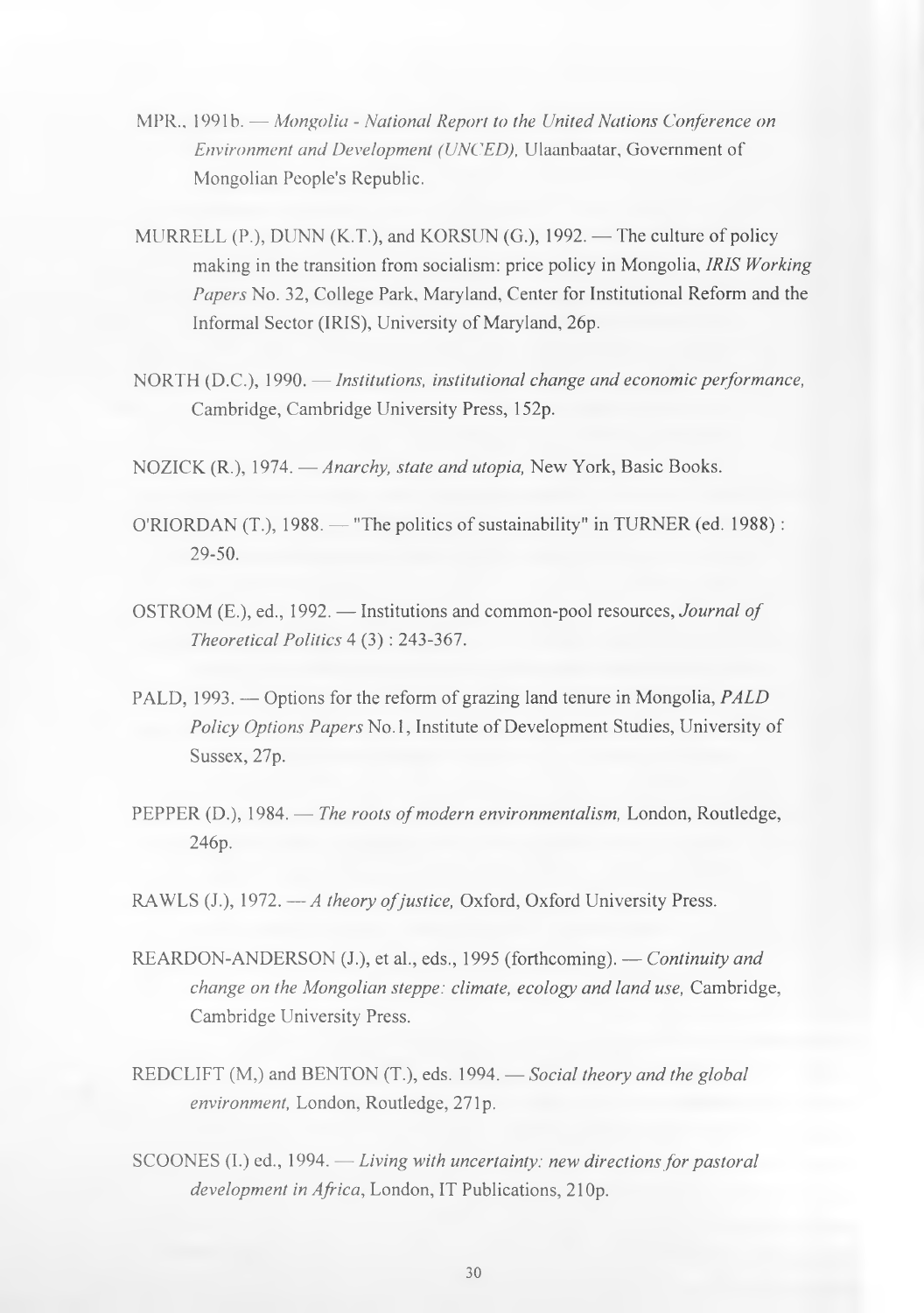- SCOTT (J.), 1976. *The moral economy of the peasant*, New Haven, Yale University Press.
- SEN (A.), 1981. *Poverty and famines: an essay on entitlement and deprivation,* Oxford, Clarendon Press, 257p.
- SEN (A.), 1984. *Resources, values and development,* Oxford, Blackwell, 547p.
- SOLIMANO (A.), 1993. The postsocialist transitions in comparative perspective: policy issues and recent experience, *World Development* 21 (1 1) : 1823-1835.
- SWIFT (J.), 1989. Why are rural people vulnerable to famine? *IDS Bulletin* 20 (2): 8-15.
- SWIFT (J.), 1995 (forthcoming). "Introduction" to Part IV of REARDON-ANDERSON et al. (eds. 1995).
- TEMPLER (G.), SWIFT (J.), and PAYNE (P.), 1993. The changing signficance of risk in the Mongolian pastoral economy, *Nomadic Peoples* 33 : 105-122.
- THOMPSON (M.), HATLEY (T.), and WARBURTON (M.), 1986. *Uncertainty on a Himalayan scale,* London, Ethnographica.
- THRUPP  $(L.A.)$ , 1993. "Political ecology of sustainable rural development: dynamics of social and natural resource degradation" in ALLEN (ed. 1993) : 47-73.
- TIFFEN (M.), MORTIMORE (M.) and GICHUKI (F.), 1993. *More people, Less erosion: environmental recovery in Kenya,* London, John Wiley, 31 lp.
- TOULMIN (C.), 1992. Herding contracts: for better or for worse? *ILEIA Newsletter*  $8(3): 8-9.$
- TURNER (R.K.), 1988. *Sustainable environmental management: principles and practice,* London, Belhaven Press, 292p.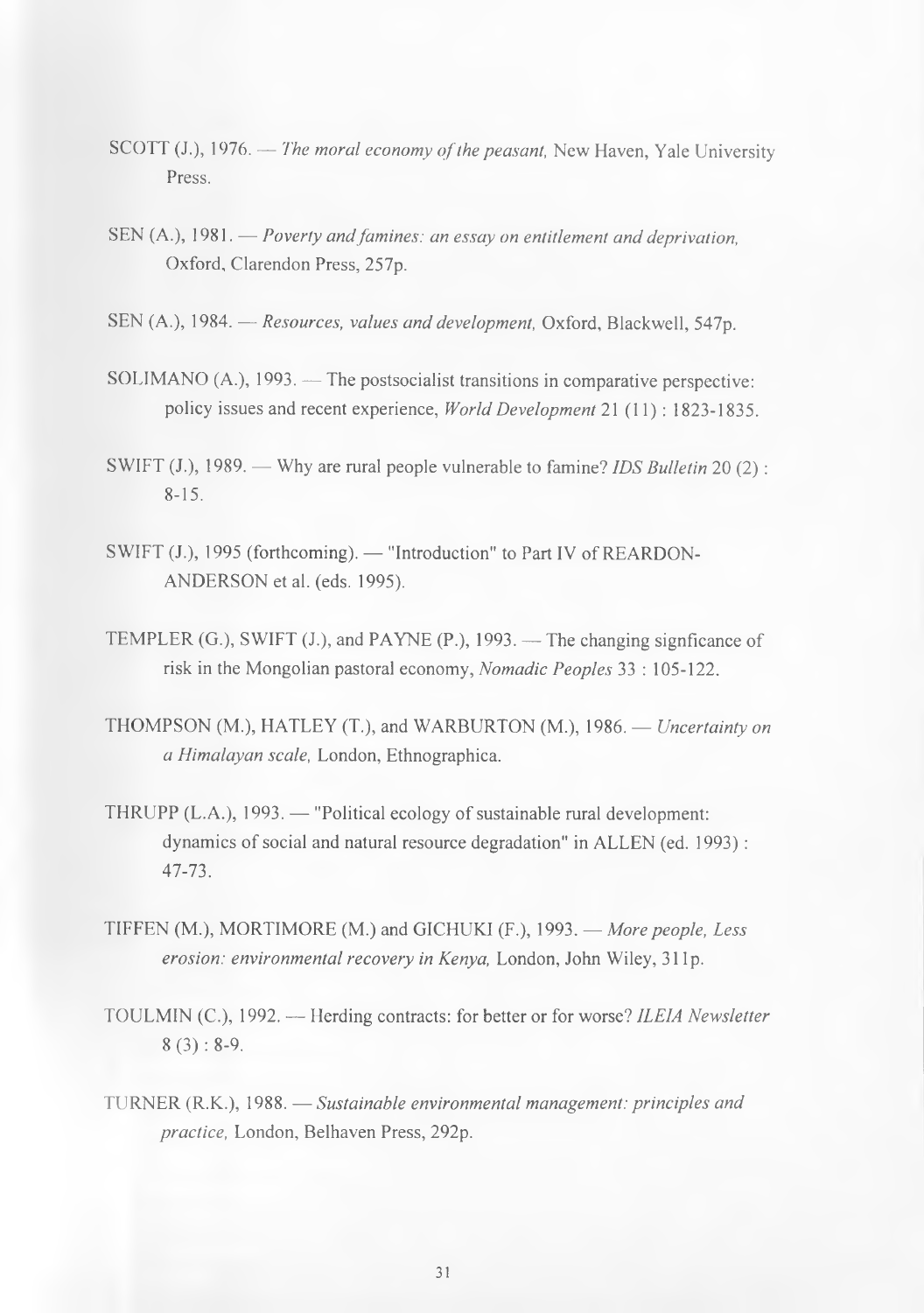- WALKER (B.H.), 1993. Rangeland ecology: understanding and managing change, *Ambio* 22 (2-3) : 80-87.
- WATTS (M.), 1983. *Silent violence: food, famine and peasantry in northern Nigeria*, Berkeley, University of California Press, 687p.
- WESTOBY (M.), WALKER (B.H.), and NOY-MEIR (I.), 1989. Opportunistic management for rangelands not at equilibrium. *Journal of Range Management* 42 : 266-274.